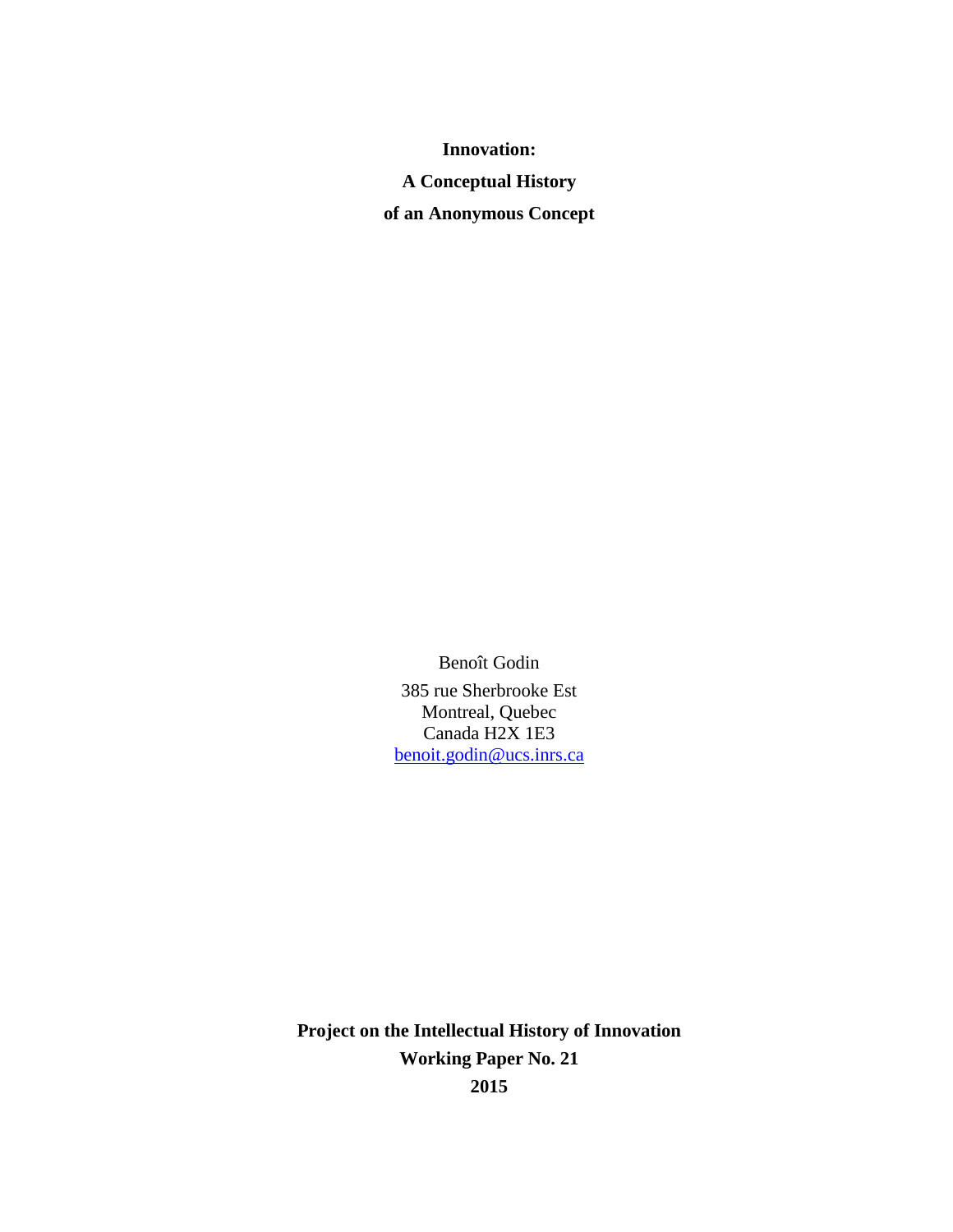#### **Previous Papers in the Series**

- 1. B. Godin, *Innovation: The History of a Category*.
- 2. B. Godin, *In the Shadow of Schumpeter: W. Rupert Maclaurin and the Study of Technological Innovation*.
- 3. B. Godin, *The Linear Model of Innovation (II): Maurice Holland and the Research Cycle*.
- 4. B. Godin, *National Innovation System (II): Industrialists and the Origins of an Idea*.
- 5. B. Godin, *Innovation without the Word: William F. Ogburn's Contribution to Technological Innovation Studies*.
- 6. B. Godin, *'Meddle Not with Them that Are Given to Change': Innovation as Evil*.
- 7. B. Godin, *Innovation Studies: the Invention of a Specialty (Part I)*.
- 8. B. Godin, *Innovation Studies: the Invention of a Specialty (Part II)*.
- 9. B. Godin, *καινοτομία: An Old Word for a New World, or, the De-Contestation of a Political and Contested Concept*.
- 10. B. Godin, *Republicanism and Innovation in Seventeenth Century England.*
- 11. B. Godin*, Social Innovation*: *Utopias of Innovation from c.1830 to the Present*.
- 12. B. Godin and P. Lucier, *Innovation and Conceptual Innovation in Ancient Greece*.
- 13. B. Godin and J. Lane, *'Pushes and Pulls': The Hi(S)tory of the Demand-Pull Model of Innovation*.
- 14. B. Godin, *Innovation After the French Revolution, or, Innovation Transformed: From Word to Concept*.
- 15. B. Godin, *Invention, Diffusion and Innovation*.
- 16. B. Godin, *Innovation and Science: When Science Had Nothing to Do with Innovation, and Vice-Versa*.
- 17. B. Godin, *The Politics of Innovation: Machiavelli and Political Innovation, or, How to Stabilize a Changing World*.
- 18. B. Godin, *Innovation and Creativity: A Slogan, Nothing but a Slogan*.
- 19. B. Godin and P. Lucier, *Innovo: On the Vicissitudes and Variations of a Concept*.
- 20. B. Godin, *The Vocabulary of Innovation: A Lexicon*.

**Project on the Intellectual History of Innovation** 385 rue Sherbrooke Est, Montreal, Quebec H2X 1E3 Telephone: (514) 499-4074 Facsimile: (514) 499-4065 **[www.csiic.ca](http://www.csiic.ca/)**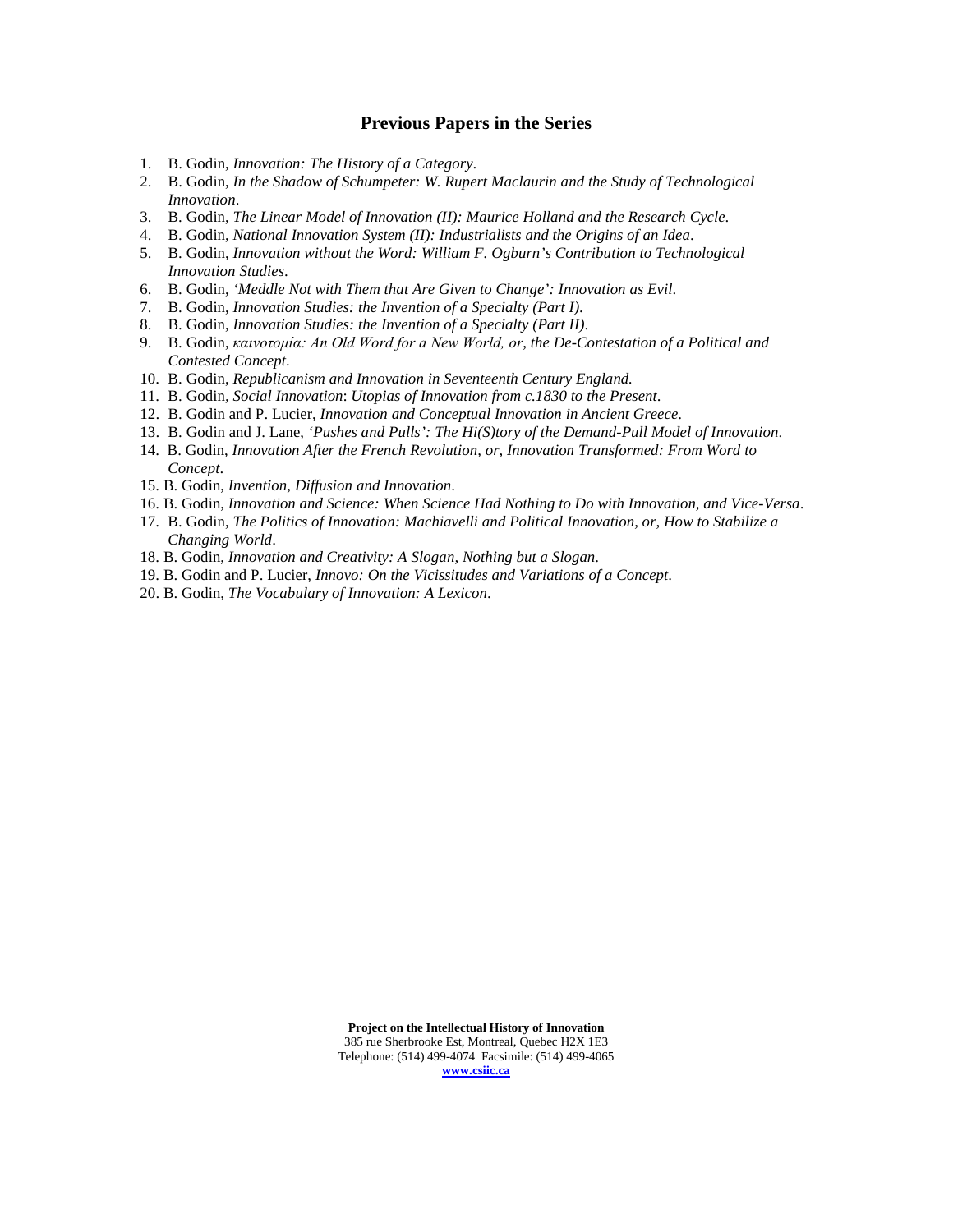# **Abstract**

Innovation is a concept that everyone understands spontaneously – or thinks he understands –; that every theorist talks about and every government espouses. Yet, it has not always been so. For the last five hundred years, the concept innovation has been a dirty word.

The history of the concept of innovation is an untold story. It is a story of myths and conceptual confusions. In this paper, I study the ways in which thoughts on innovation of early-modern society gave rise to innovation theory in the twentieth century. Namely how, when and why a pejorative and morally connoted word shifted to a much valued concept. I offer a history of the concept of innovation, going back to Antiquity. A history that takes the *use* of the concept seriously: from polemical to instrumental to theoretical.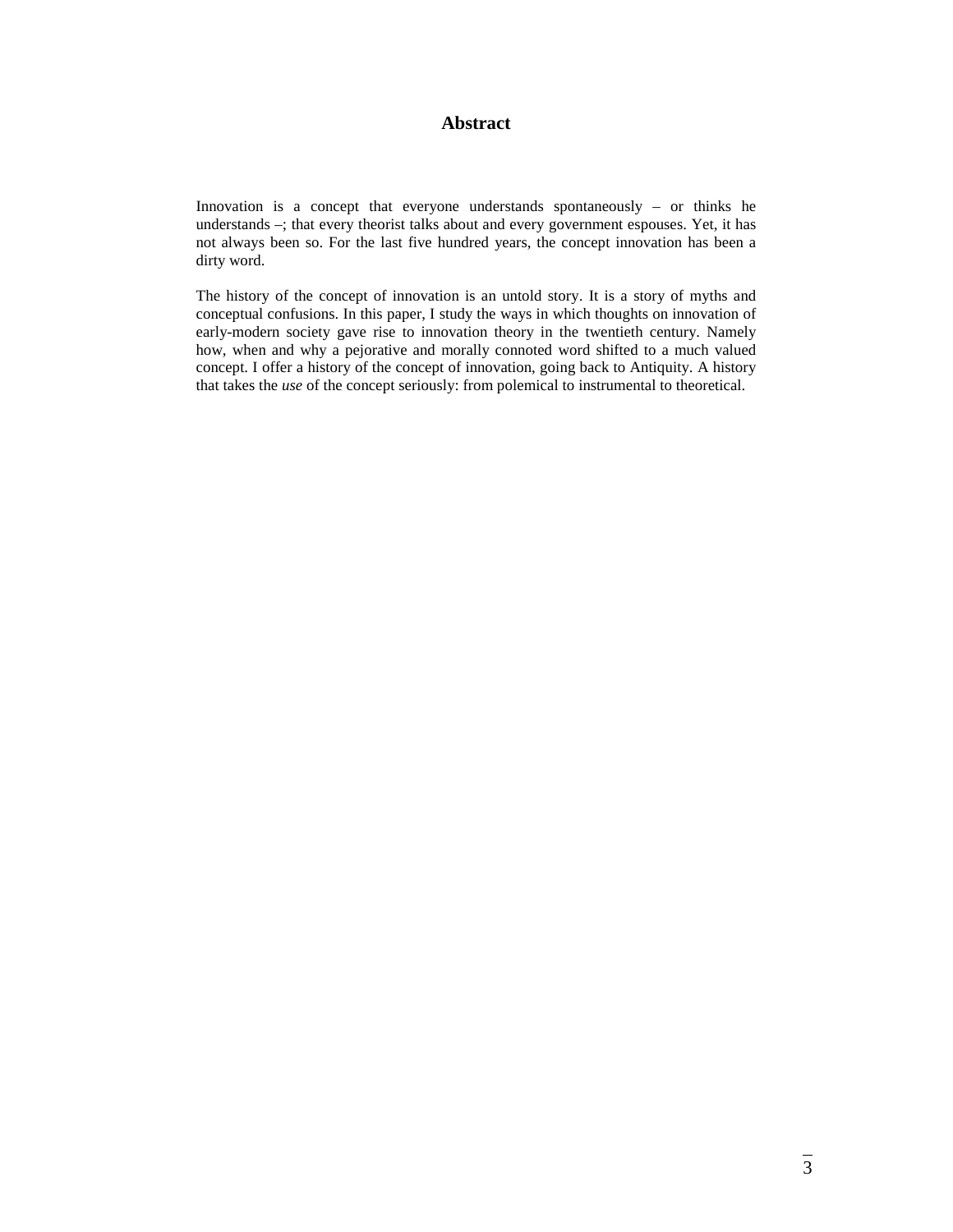Innovations … at first are ill-shapen … [They] are like strangers … what is settled by custom ... is fit ... whereas new things piece not so well ... They trouble by their inconformity. [Yet,] he that will not apply new remedies, must expect new evils … A forward retention of custom, is as turbulent a thing as an innovation … It were good, therefore, that men in their innovations would follow the example of time itself; which indeed innovateth greatly [time is the greatest innovator], but quietly, by degrees scarce to be perceived … It is good also, not to try experiments in states, except the necessity be urgent, or the utility evident; and well to beware, that it be the reformation that draweth on the change, and not the desire of change, that pretendeth the reformation. And lastly, that the novelty, though it be not rejected, yet be held for a suspect (Francis Bacon, *Of Innovation*, 1625).

L'innovation est une nouveauté, ou changement important qu'on fait dans le gouvernement politique d'un état, contre l'usage & les règles de sa constitution [innovation is a novelty, or important change one makes in the body politic of a state, against the tradition and the regulations of its constitution] (*French Encyclopédie*, 1774, Volume 30, art. Innovation).

.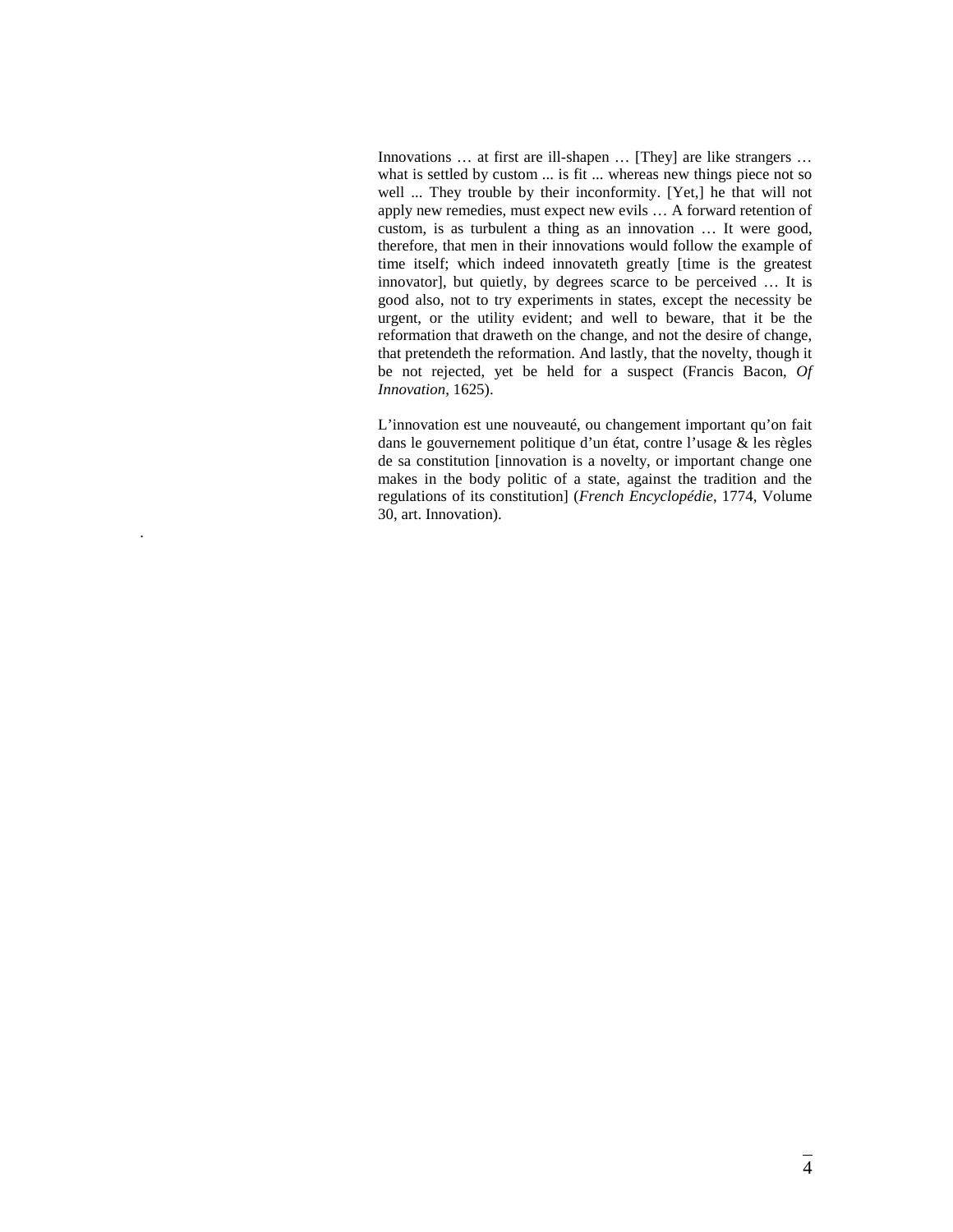There are words and concepts – many words and concepts – that we use with no knowledge of their past. Such concepts are taken for granted and their meaning is rarely questioned. Innovation is such an anonymous concept.

Today, the concept of innovation is wedded to an economic ideology, so much that we forget that it has mainly been a political – and contested – concept for the last five hundred years. Before the twentieth century, innovation was a vice, something explicitly forbidden by law and used as a linguistic weapon by the opponents of change. Innovation had nothing to do with creativity, not yet. And there was no theory of innovation. The concept has a "negative history", to use Pierre Rosanvallon's phrase on the history of democracy (Rosanvallon, 2003: 43-45): a history of contestations, refutations, denials and denigrations. Innovation is something that the opponent of change or the conservative calls innovation. In contrast, today innovation is a word of honor. Everyone likes to be called an innovator; every firm innovates (or does it?); governments legislate to make whole nations innovative. As John Lyons says of the imagination: innovation "is popularly considered to be a great endowment. People, and even institutions, are criticized for [not being innovative enough]" (Lyons, 2005: x).

How could people of the previous centuries constantly innovate but at the same time deny they innovate? In what follows, I suggest that the paradox, as David Zaret calls it (Zaret, 2000: 37-43; 254-57), is best explained linguistically. Innovation is a bad word and people prefer to cast their innovative behavior using other words. "Il fallait que l'innovation", claimed the French historian and intellectual Edgar Quintet, "s'accomplît sans que le génie du passé eût le moindre soupçon qu'il entrât quelque chose de nouveau dans le monde" [Innovation had to be carried out without the geniuses from previous times having the least suspicion that something new was being brought into the world] (Quintet, 1865 : 208). "What people claim to be doing and how they justify it", suggests John Pocock, "is just as revealing as what they finally do" (Pocock, 1985: 218).

Through what *route* has the concept changed meaning, when and why? This occurred gradually over two hundred years. Innovation acquired a positive connotation because of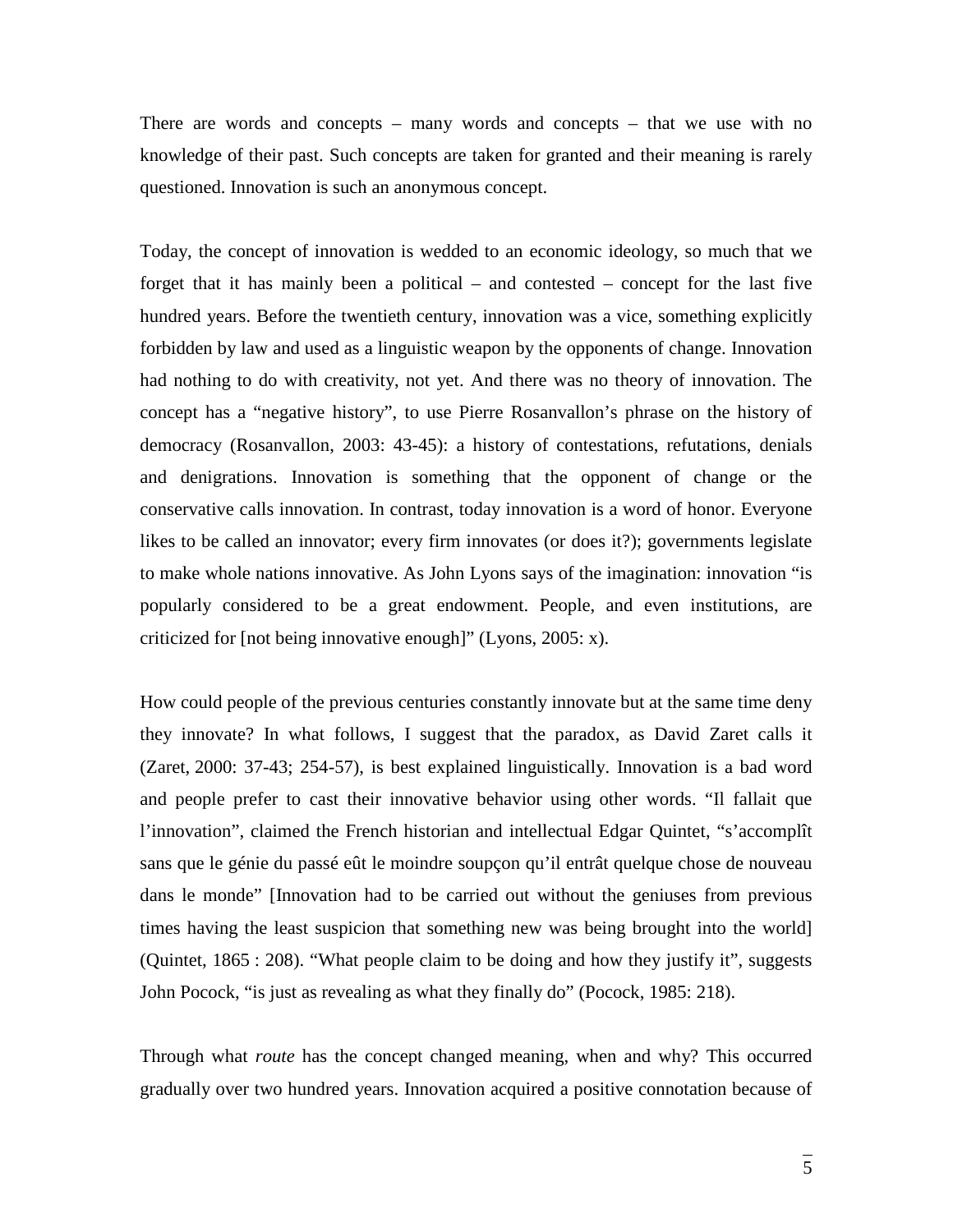its instrumental function to political, social and material progress of societies. From the early nineteenth century, a whole vocabulary developed that tells a story that "create, even sanctify", to use Gordon Schochet's words on the history of political thought (Schochet, 1993: 322), a progressive future, rehabilitating dirty words until then – revolution – and adding new ones – creativity – to talk of and about innovation. From that time on, innovation became a catchword that everyone understood spontaneously – or thought he understood –; that every theorist talked about; that every government espoused.

The history of the concept of innovation is an untold story. It is a story of myths and conceptual confusions. Many attribute the origin of the concept to economics and to Joseph Schumpeter (e.g. Staudenmaier, 1985: 56; Alter, 2000: 8). Some historians of classical times mix and do not distinguish novelty, which was accepted to several extents, and innovation, which is political and contested, as does Armand d'Angour in his history of novelty in Ancient Greece (Angour, 2011). Pocock, for his part, attributes a typology of innovators to Nicollo Machiavelli, whereas the author of *The Prince* is concerned with change and how different types of rulers react to change (Pocock, 1975). Still others pretend that there was no innovation in the past, in spite of discourses on innovation as such. To Anthony Milton, the innovation the English puritans accused the bishops of in the seventeenth century is not real innovation because it was symbolic or minor, as we say today (Milton, [1](#page-5-0)995) – a myopia shared centuries ago by, at least, Jacques Bossuet.  $<sup>1</sup>$ </sup>

<span id="page-5-0"></span> <sup>1</sup> "Jamais on ne montrera dans l'Église Catholique aucun changement que dans des choses de cérémonie & de discipline, qui dès les premiers siècles ont été tenues pour indifférentes. Pour ces changements insensibles qu'on nous accuse d'avoir introduits dans la doctrine; dès qu'on les appelle insensibles, c'en est assez pour vous convaincre qu'il n'y en a point de marqués, & qu'on ne peut nous montrer d'innovation par aucun fait positif. Mais ce qu'on ne peut nous montrer, nous le montrons à tous ceux qui nous ont quittés: en quelque partie du monde Chrétien qu'il y ait eû de l'interruption dans la doctrine ancienne, elle est connue: la date de l'innovation & de la séparation n'est ignorée de personne" [Never has there been any change in the Catholic Church other than in matters of ceremony and discipline, which since the earliest centuries have been held to be minor. As for the minor changes we are accused of having introduced into doctrine, as soon as you call them minor, that is sufficient to convince you that there is in it no distinguishing mark, and that they cannot show us innovation by any positive fact. But what they cannot show us, we show to all who have left us: in whatever part of the Christian world there has been any interruption in the old doctrine, it is known: the date of the innovation and of the separation is not unknown to anyone] (Bossuet, 1751: 225). Bossuet forgets here the controversy on innovation in England, when the bishops accused the Protestant church of innovations in discipline and doctrine, precisely because it was believed that the innovations brought this church toward the superstitious and "innovating" Catholic Church. Bossuet forgets also that what he calls "indifférentes" (minor) innovations (insensible changes or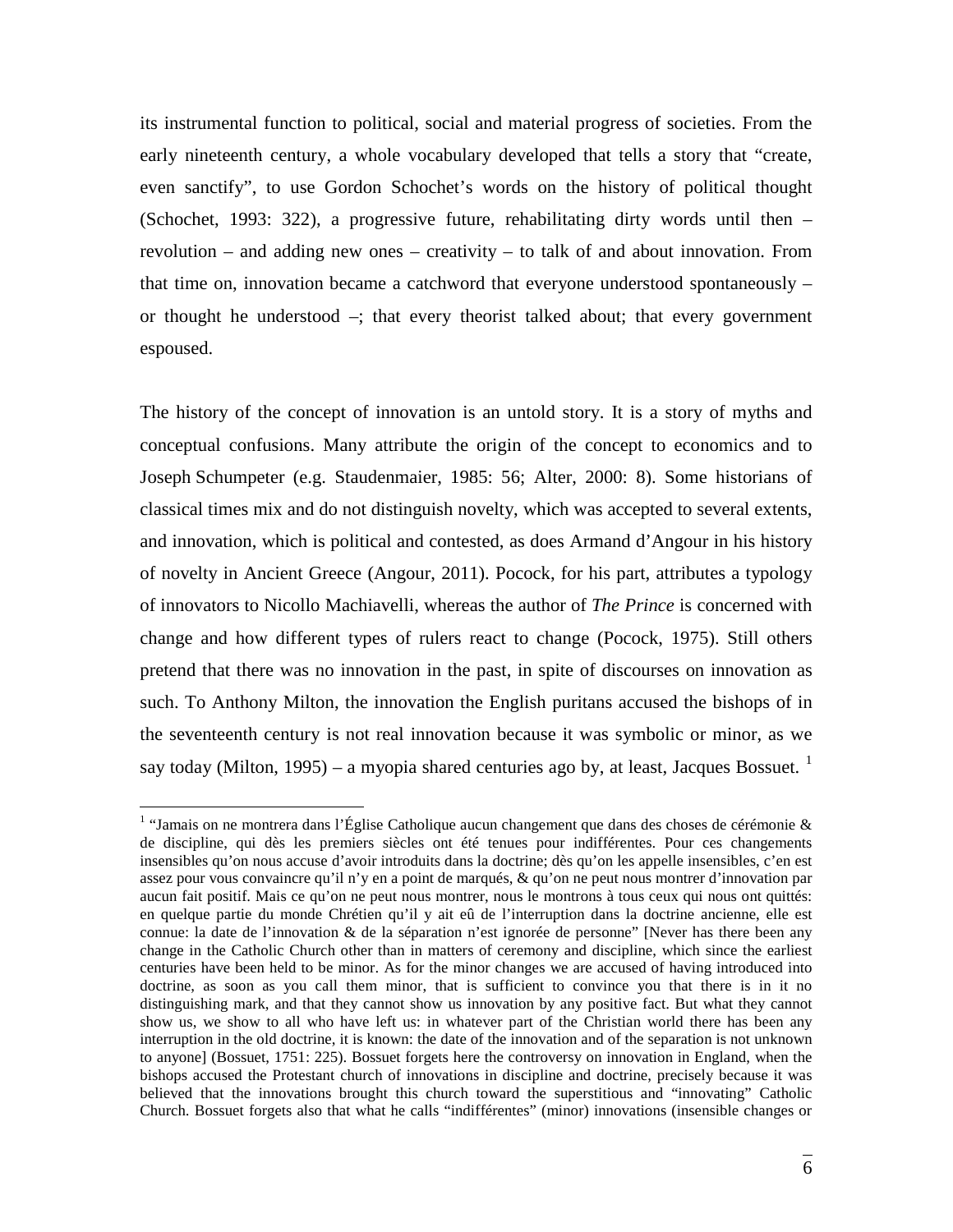Milton forgets that innovation is a subjective concept. Anachronism is also omnipresent in modern writings. For example, some pretend that the concept "social innovation", as a counter-concept to technological innovation, is quite recent (Cloutier, 2003), while in fact it appeared one hundred years before the phrase "technological innovation". To continue: in many translations of old texts, there is regular language inflation on the concept of innovation, perhaps because of a context which denigrates (or praises) innovation.  $2\overline{ }$  $2\overline{ }$ Finally, on the entry 'innovation', etymological dictionaries start in the fourteenth century, ignoring sources from ancient times.

In this paper, I will study the ways in which thoughts on innovation of early-modern society gave rise to innovation theory in the twentieth century, namely how, when and why a pejorative and morally connoted word shifted to a much valued concept. I offer a history of the concept of innovation, going back to Antiquity, a history that takes the *use* of the concept seriously: from polemical to instrumental to theoretical.

Over the years, I have collected over five hundred documents with titles containing innovation, from the Reformation to the late nineteenth century: pamphlets, public speeches, sermons, laws (proclamations and declarations). I have also studied hundreds of titles from the twentieth century, up to c.1975-80, namely at the time the idea of innovation crystallized in modern theories. In a second phase, I have supplemented these titles with searches through hundreds of other texts online, using archival sources such as Perseus Digital Library, British History Online, Early English Books Online (EEBO), Eighteenth Century Collection Online (ECCO), Gallica (Bibliothèque Nationale de France), the ARTFL Project and Google Books (Ngram). The article is based on the analysis of these documents, concentrating on documents of English and French origin (Godin, 2015b).

small innovations) are nevertheless innovations to many divines, because of their symbolic value and the risk of a chain reaction (one change leads to further changes). <sup>2</sup> For example, while Francesco Guicciardini's *Storia d'Italia* (1568) contains only one occurrence of

<span id="page-6-0"></span>*innouare*, one finds dozens of occurrences in English translations, like that of Geffray Fenton published in 1579.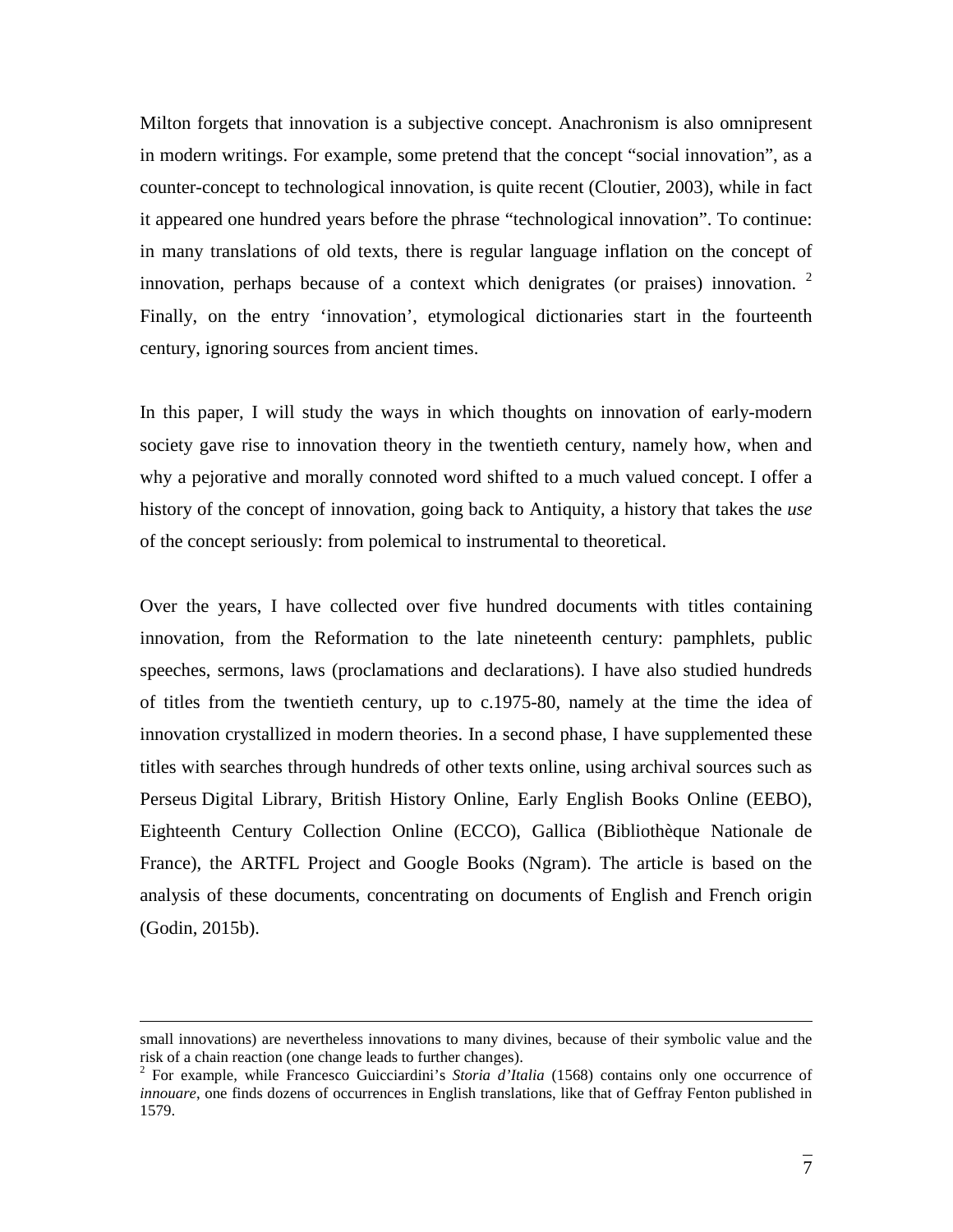## **Prehistory**

From its very emergence in Ancient Greece, the concept of innovation (*kainotomia*) had a political connotation. As "introducing change into the established order", innovation was subversive, or revolutionary, as we say today. Such were Plato's and Aristotle's meanings; one focusing on cultural innovation (games, music) and its effect on society,  $3\overline{ }$  $3\overline{ }$ the other on changes to political constitutions.  $4$  Certainly, there were a few positive uses of the concept in classical Greece. Xenophon on 'political economy' is one example (Xenophon, *Ways and Means*). Xenophon's use of *kainotomia* is literal. The word is a combination of *kainos* (new) and the radical *tom* (cut; cutting). Xenophon's use of innovation is "making new cuttings", namely opening new mine galleries – later writers (Plato, Aristotle) used the concept in a metaphorical sense (making new). Xenophon's objective was to increase the revenues of the city of Athens. Plutarch and his biography of Greeks and Romans is another example of positive uses of the concept (Plutarch, *Lives*). Mention needs to be made to Polybius too. In his *Histories*, Polybius coins *kainopoein*, the meaning of which is "making new", a term that he applies to himself as inventor of a new kind of history. But in general, innovation is negative. In general too, innovation is a word with few occurrences among ancient writers.

The political and contested connotation survived, or rather was revived during the Reformation (see below). In the meantime, the concept made its entry into Latin vocabulary, with a positive meaning. In contrast to the Greeks, the Romans had no word for innovation, although they had many words for novelty (*novitas*, *res nova*). In addition, the verb *novare* carried a pejorative meaning similar to *kainotomia*/*mein*, depending on the context. Yet, from the fourth century, Latin writers, first of all Christian

<span id="page-7-0"></span><sup>&</sup>lt;sup>3</sup> "When the programme of games is prescribed and secures that the same children always play the same games and delight in the same toys in the same way and under the same conditions, it allows the real and serious laws also to remain undisturbed; but when these games vary and suffer innovations … [children]

<span id="page-7-1"></span>have no fixed and acknowledged standard of propriety and impropriety" (Plato, *The Laws*, VII, 797b).<br><sup>4</sup> "Even a small thing may cause changes. If for example people abandon some small feature of their constitution, next time they will with an easier mind tamper with some other and slightly more important feature, until in the end they tamper with the whole structure … The whole set up of the constitution [is] altered and it passed into the hands of the power-group that had started the process of innovation" [*neoterizein*] (Aristotle, *Politics*, X, xii, 1316b).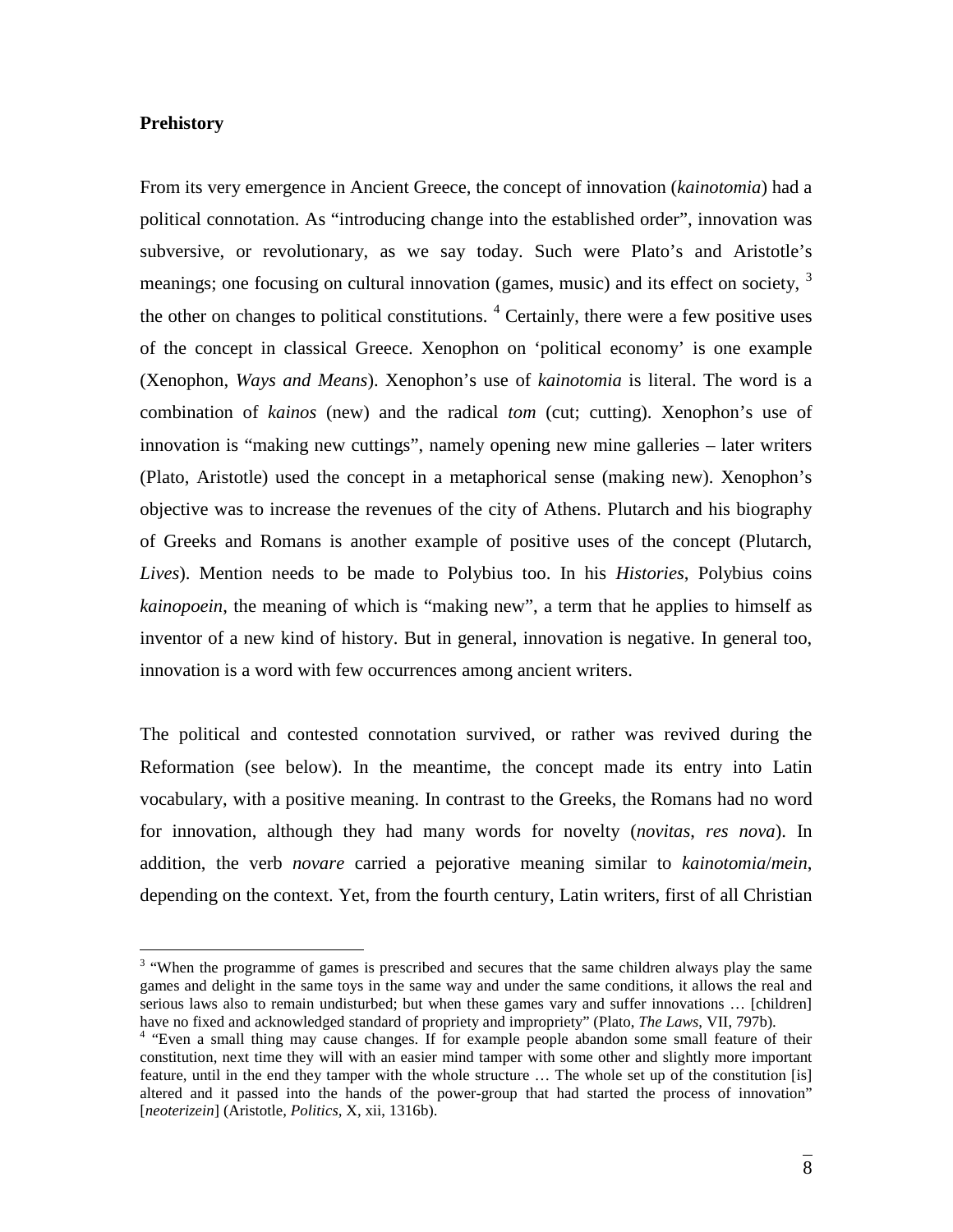writers and poets, coined *in*-*novo*, which means renewing (return to the original or pure soul), in line with other Christian terms of the time – rebirth, regeneration, reformation (Ladner, 1959) – and according to the message of the New Testament (God sent his son Jesus to save man from sin). *Innovo* has no future connotation as such, although it brings a 'new order'. [5](#page-8-0) *Innovo* refers to the past: going back to purity or the original soul. The Vulgate was influential here. In 382, Pope Damasus I commissioned Saint Jerome to produce a 'standard' version of the *Vetus Latina*, which he did using original Greek and Hebrew texts. Four books in the Vulgate make use of *innovo* in a spiritual context (Job, Lamentations, Psalms, Wisdom).

|            | France | England | Italy                    |
|------------|--------|---------|--------------------------|
| Innovation | 1297   | 1297    | 1364                     |
| Innovate   | 1315   | 1322    | $14^{\text{th}}$ century |
| Innovator  | 1500   | 1529    | 1527                     |

**The Word: Its Origin** [6](#page-8-1)

Sources: *The Oxford English Dictionary* (1989), Oxford: Clarendon Press; O. Bloch and W. Wartung (1968), *Dictionaire étymologique de la langue française*, fifth edition; C. Battisti (1952), *Dizionario Etimologico Italiano;* M. Cortelazzo (1979), *Dizionario etimilogico della lingua italiana*, Bologna: Zanichelli.

*Revolution* and *renewing* are the two poles of a spectrum of meanings that define innovation in the following centuries, both in dictionaries and lay discourses – contrary to political thought, there was no theoretical work on innovation before the late nineteenth century. Renewing points to the past (return to the old, changing or renewing the old) and revolution points to the future (introducing something new, entirely new).

<span id="page-8-1"></span><span id="page-8-0"></span> $\frac{5}{5}$  *In* is a prefix that expresses action: a movement towards something.<br> $\frac{6}{5}$  The adjective *novus* (and the verb *novo*) gave rise to the verb *in-novo* (fourth century), which led to the substantive *innouaçion* (fourteenth century). *Innovo* is a translation of the Greek *kainizein* (making new), an old form of *kainein*. Yet, there is a late Latin word – *novatio*, a word from law in the fourteenth century, according to etymological dictionaries (renewing an obligation) – which gave novation. *Novatio* was used in the sixteenth and seventeenth century in Latin texts, and novation was used among Scottish and French writers particularly (where it gave *novateur*). One hypothesis would be that innovation comes from novation. Yet the two words appeared at about the same time in English, with a similar pejorative connotation, which makes the hypothesis of sequential affiliation between the two speculative, unless more studies are conducted.

<span id="page-8-2"></span><sup>7</sup> *Innovellare* (thirteenth century).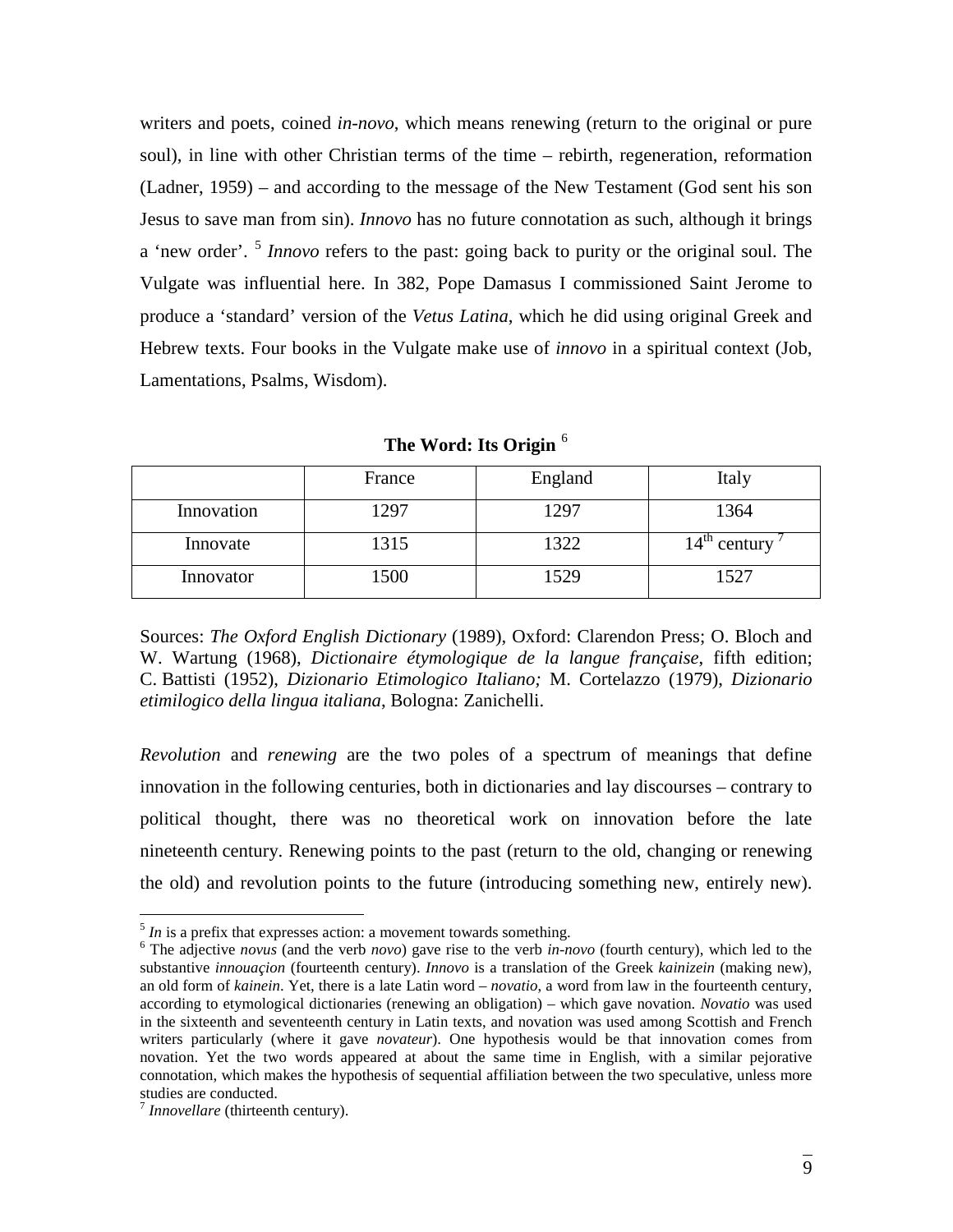For example, Catholic Popes in the fifteenth century used innovation in a legal context as renewing previous statutes, and Machiavelli did so in the sense of imitation. In spite of his 'revolutionary' political morality, Machiavelli's meaning of innovation was introducing new laws similar to those of great rulers in the past. On the other hand, reformers and counter-reformers from the sixteenth century used the concept as a word of accusation for changing things with 'revolutionary' consequences impending.

#### **Disciplining People**

Innovation thus began with both a positive and negative meaning, but subsequently lost this valence when it moved to the politico-religious sphere of the Reformation. From the very beginning of the Reformation, royal and ecclesiastical authorities started using innovation in discourse. In 1548, Edward VI, King of England and successor to Henry VIII, issued a *Proclamation Against Those That Doeth Innouate*. The proclamation places innovation in context, constitutes an admonition not to innovate and imposes punishments on offenders (England and Wales. Soveriegn. Edward VI, 1548):

> Considering nothing so muche, to tende to the disquieting of his realme, as diversitie of opinions, and varietie of Rites and Ceremonies, concerning Religion and worshippyng of almightie God ...; [considering] certain private Curates, Preachers, and other laye men, contrary to their bounden duties of obedience, both rashely attempte of their owne and singulet witte and mynde, in some Parishe Churches not onely to persuade the people, from the olde and customed Rites and Ceremonies, but also bryngeth in newe and strange orders … according to their fantasies … is an evident token of pride and arrogance, so it tendeth bothe to confusion and disorder …: Wherefore his Majestie straightly chargeth and commandeth, that no maner persone, of what estate, order, or degree soever he be, of his private mynde, will or phantasie, do omitte, leave doune, change, alter or innovate any order, Rite or Ceremonie, commonly used and frequented in the Church of Englande … Whosoever shall offende, contrary to this Proclamation, shall incure his highness indignation, and suffer imprisonment, and other grievous punishementes.

The proclamation was followed by the *Book of Common Prayer*, whose preface enjoins people not to meddle with the "folly" and "innovations and new-fangledness" of some men (Church of England, 1549). A hundred years later, King Charles prohibited innovation again (England and Wales. Sovereign. Charles I, 1641), and the Church produced lists of forbidden innovations (Church of England, 1641), required bishops to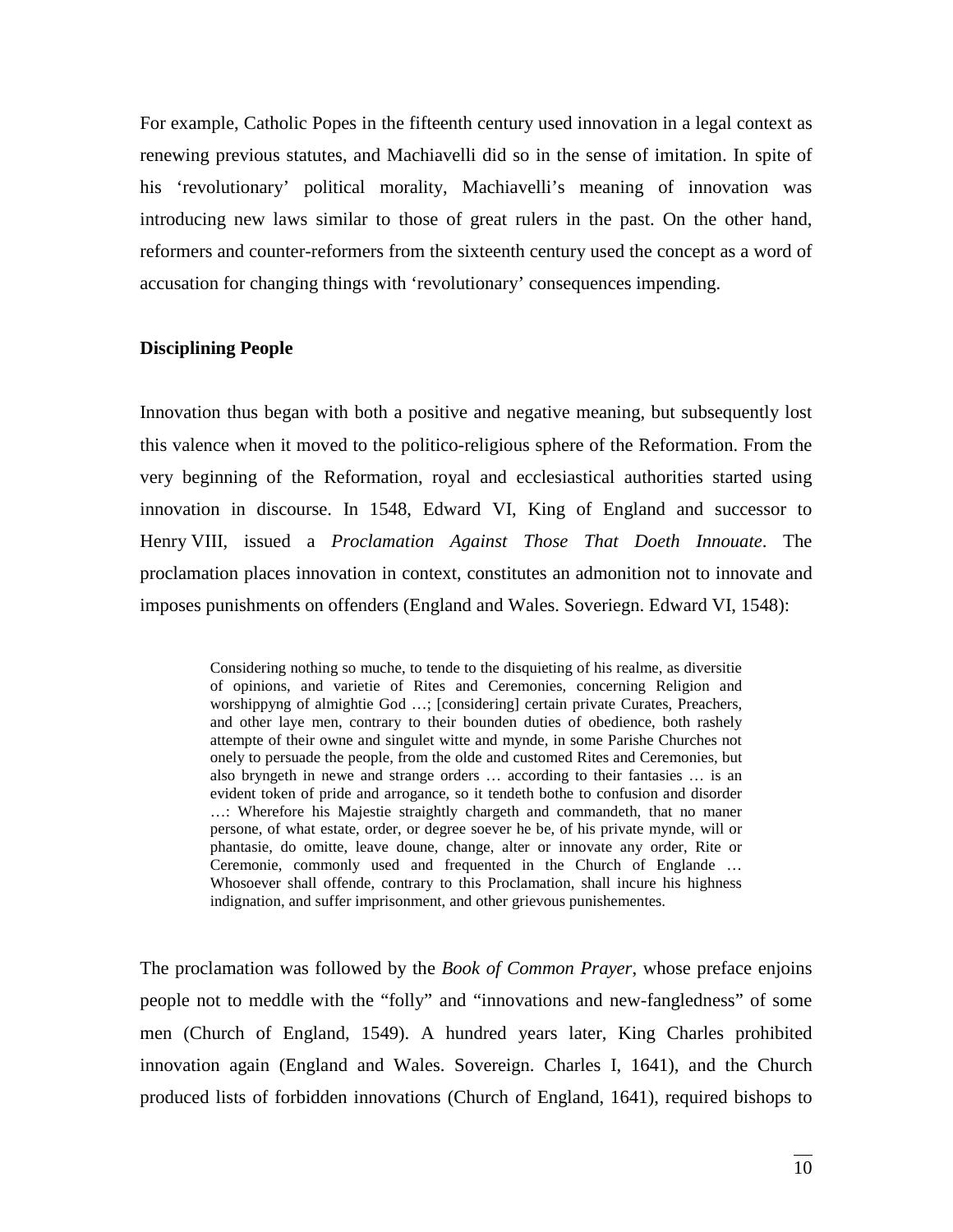visit parishes to enforce the ban, instructed bishops and archbishops as well as doctors (universities) and school-masters to take an oath against innovations and ordered trials to prosecute the "innovators" (Church of Scotland, 1707). Advice books and treatises for princes and courtiers supported this understanding, and included instructions not to innovate. Books of manners urged people not to meddle with innovation. Speeches and sermons spoke against innovation, religious and political. Every opponent to innovation – puritans, ecclesiasts, royalists and pamphleteers – regularly repeated the admonitions of monarchs in support of their own case against innovators – until the second half of the nineteenth century in the case of religion.



## **Frequency of the Term Innovation Over Time** (Google Ngram)

The Reformation was a key moment in the history of the concept of innovation. At a time when the Reformation was incomplete and still in the making, the Catholics accused the reformers of innovating. The Puritans served the same argument to the Protestant Church, accused of bringing the Church back to Catholicism. The word served both sides of the debate: reformers and counter-reformers. It was precisely in the context of the Reformation that the concept entered everyday discourse. The English puritan Henry Burton was an emblematic writer. Every later argument on innovation would be found in the pamphlet *For God and the King* (1636), the sum (with additions and enhancements) of two sermons preached on November 5 "to teach [his] people obedience to both" God and the King in these times of "innovations tending to reduce us to that Religion of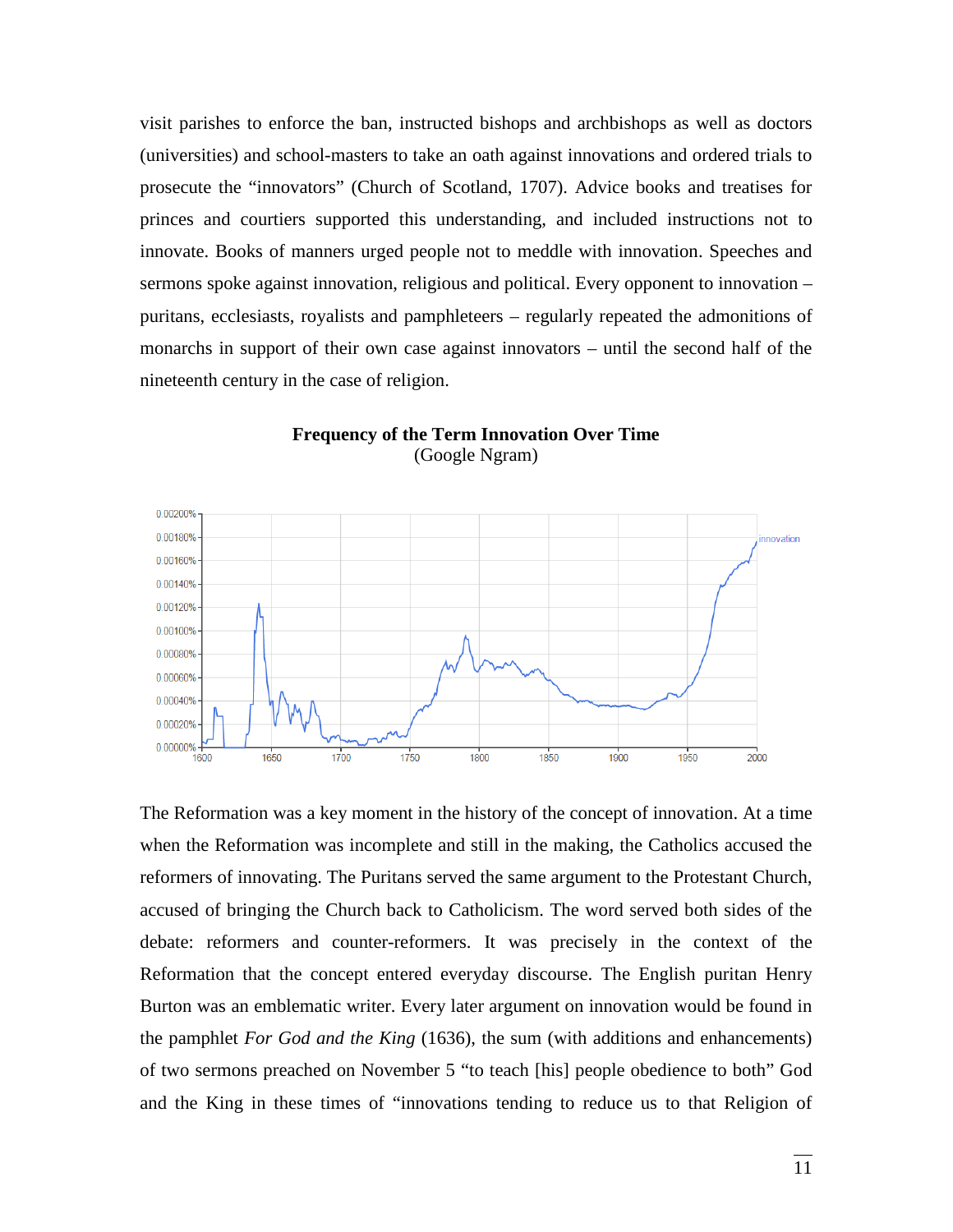Rome". Innovators were those who transgressed the disciplinary order and intend to change it for evil purposes, namely bringing the Protestant Church back to Catholic doctrine and discipline. Innovating is a private liberty  $-$  as heresy is  $-$  that creeps imperceptibly and, with time, leads to dangerous consequences.  $8$  Archbishop William Laud and his supporters (Peter Heylin, Christopher Dow) produced replies that opposed Burton's argument entirely: "WE are not innovating" but bringing the Church back to purity. Burton was brought to the Court, put into prison and had his ears cut off.

This was only the beginning. Soon the meaning of innovation was to be enlarged. First, to the political. The monarchists of the seventeenth and eighteenth centuries accused the republicans of being "innovators". Such was the accusation made against Henry Neville in England and his pamphlet *Plato Redivivus: or, a Dialogue Concerning Government* (1681). Innovation is revolutionary … and violent. No republican – no citizen in fact, even the most famous Protestant reformers or the French revolutionaries – thought of applying the concept to his own project. Innovation is too bad a word for this. In contrast, and precisely because the word is morally connoted, the monarchists used and abused the word and labelled the Republican as an innovator (Anonymous, 1681; Goddard, 1684). This linguistic practice continued until the French Revolution – and later –, and casted a general disrepute on the idea of innovation. As François-Dominique de Reynaud Montlosier puts it on the disgust of novelty [dégoût des nouveautés]: "Un préjugé général, produit par la haine de la révolution, a établi, avec des apparences assez favorables, que tout ce qui l'a immédiatement précédé, est excellent: c'est comme innovation qu'on la dénigre principalement; et par là même un discrédit général a dû s'attacher à toutes sortes d'innovations" [A general bias, arising from the hatred toward the revolution, established, with apparently considerable support, that everything immediately preceding it was excellent: it is as an innovation that is denigrated; and as a result every innovation has come to be discredited] (Montlosier, 1814, tome trois: 137).

<span id="page-11-0"></span><sup>&</sup>lt;sup>8</sup> This chain reaction or slippery slope argument goes back to Plato, Aristotle and Polybius. It was served regularly against innovators, from the Reformation onward. "All Innovations in Government are Dangerous", writes an anonymous writer against the English republican Henry Neville. It is "like a Watch, of which any one piece lost will disorder the whole" (Anonymous, 1681: 172).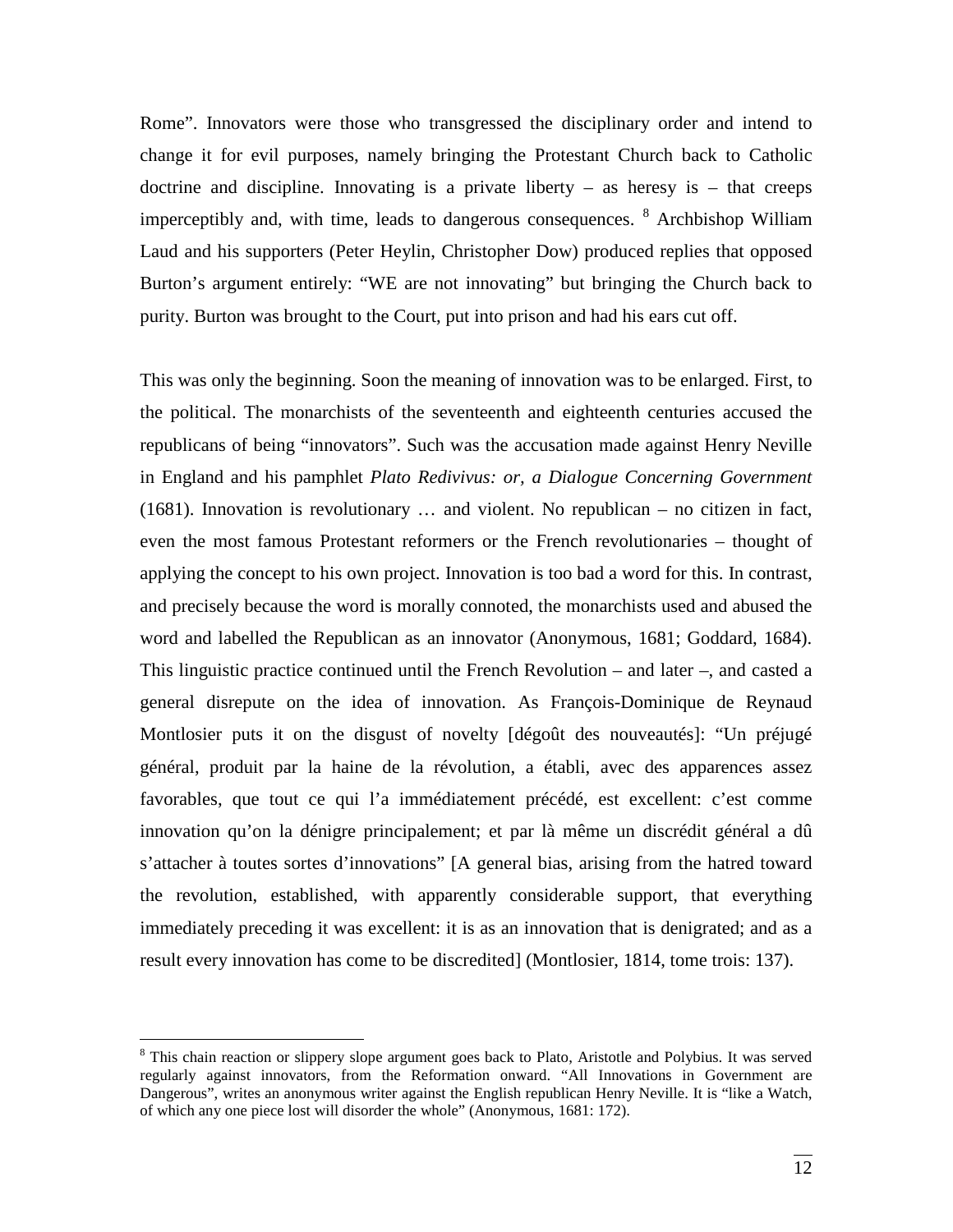Secondly, innovation widened its meaning to the social. The social reformer or socialist of the nineteenth century is called a "social innovator", as William Sargant puts it in *Social Innovators and Their Scheme* (1858). His aim is to overthrow the social order, namely private property. Innovation is a *scheme* or *design* in a pejorative sense – as it is a conspiracy in political literature (words used are *project* or *plan* or *plot* or *machination*). This connotation remained in vocabulary until late in the nineteenth century – although some writers discuss social innovation using the positive idea of (social) *reform*. For example, in 1888, a popular edition of the *Encyclopedia Britannica* included a long article on communism which begins as follows: "Communism is the name given to the schemes of social innovation which have for their starting point the attempted overthrow of the institution of private property" (Encyclopedia Britannica, 1888: 211).

Everyone shares this representation of innovation. Natural philosophers, from Francis Bacon onward, never refer to innovation as what is certainly the most innovative project in science: the experimental method (Godin, 2014a) Equally, very few artisans and inventors talk of their invention in terms of innovation (Godin, 2016). Innovation is political.

Many of our concepts, claims Schochet, have an "irreducible evaluative content or function. They are used rhetorically or persuasively, not descriptively" (Schochet, 1993: 354). To the ruling classes, the concept of innovation serves to discipline people and regulate society. To writers and pamphleteers, innovation is a word used to exploit emotions, to insult and, as many other words do, make "the enemy odious or contemptible by asserting he was like somebody or something we already disliked or looked down on" (Lewis, 1960: 323). In *Studies in Words*, Clive Staples Lewis speaks of a "tendency to select our pejorative epithets with a view not to their accuracy but to their power of hurting ... not to inform ... but to annoy" (Lewis, 1960: 326). A "word is selected solely because the speaker thought it was the one that the enemy (if he could hear it) would most dislike … The purpose of all opprobrious language is, not to describe, but to hurt … We call the enemy not what we think he is but what we think he would least like to be called" (Lewis, 1960: 122).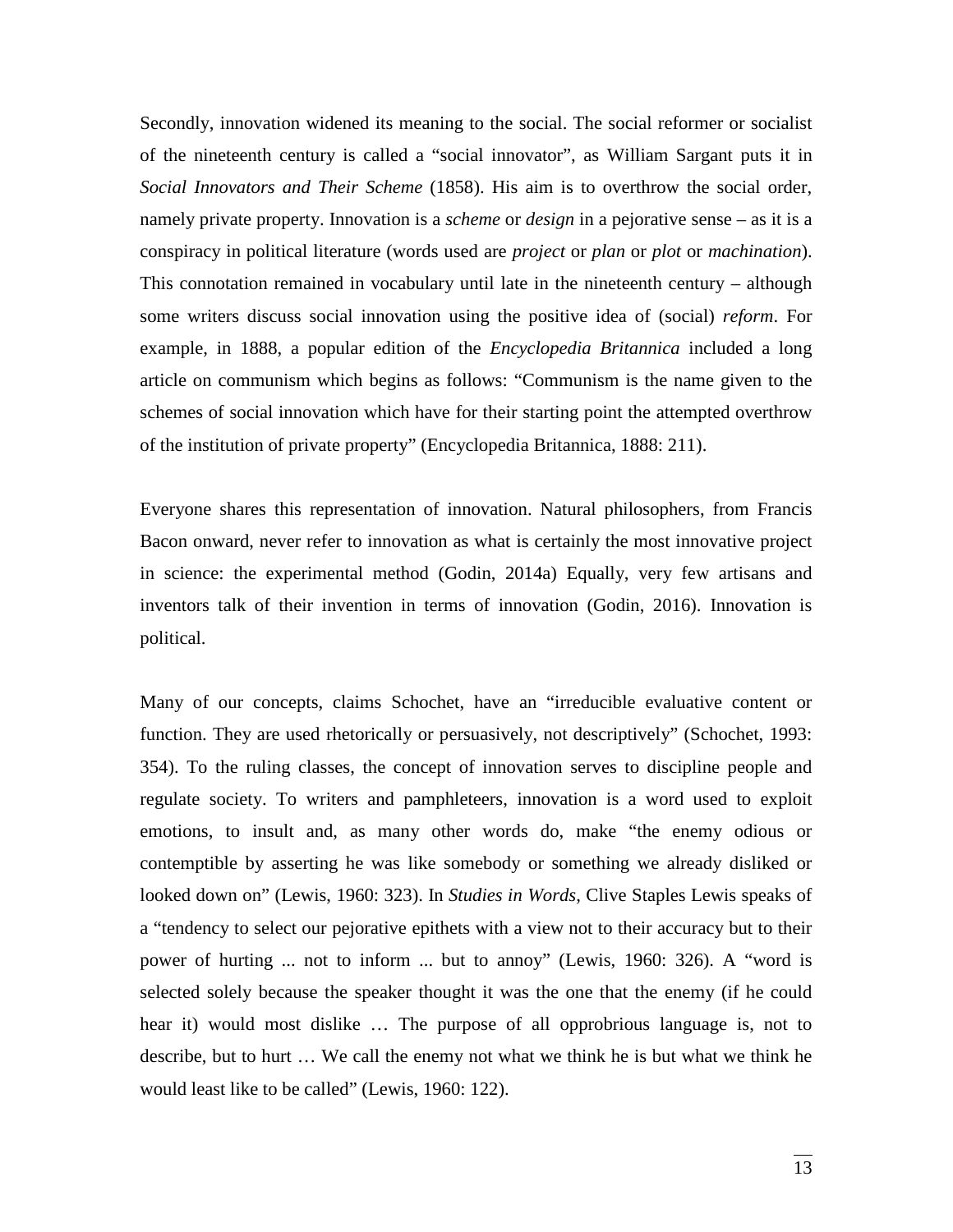### **Engineering Society through the Economy**

The concept of revolution and the concept of innovation changed meaning and start to be used in a positive sense at about the same time. The "spirit of innovation", a pejorative phrase of the previous centuries, became one of praise. This occurred gradually over the nineteenth century, particularly in France – "le centre de l'esprit philosophique et novateur" [the centre of philosophical and innovative spirit] (Littré, 1873: 208) –, and got full hearing in the twentieth century. Two rehabilitations of the concept serve the purpose. One, a semantic re-description: People start producing reflexive thoughts on what innovation is and conclude that the concept admits of different interpretations. Innovation is neutral. There are good and bad innovations. But in practice innovation is a word of accusation, the "war cry of the fools", as Jean d'Alembert puts it in his *Éloge de L'Abbé François Régnier Desmarais* (1786), a "damned word", as the fourierist Victor Considérant claims (Considérant, 1834: 312). Yet, innovation may be a good thing, namely useful. As the philosopher Jeremy Bentham puts it in *The Book of Fallacies* (Bentham, 1824: 143-44, 218):

> *Innovation* means a *bad* change, presenting to the mind, besides the idea of a *change*, the proposition, either that change in general is a bad thing, or at least that the sort of change in question is a bad change ... [But] to say all new things are bad, is as much as to say all things are bad, or, at any event, at their commencement; for of all the old things ever seen or heard of, there is not one that was not once new. Whatever is now *establishment* was once *innovation* … The idea of novelty was the only idea originally attached to the term innovation, and the only one which is directly expressed in the etymology.

Here lies a second rehabilitation, an instrumental one. Innovation is a means to political, social and material *progress*. "If it had not been for this happy spirit of innovation, what would be the state of mechanics, mathematics, geography, astronomy, and all the useful arts and sciences" (Pigott, 1792: 171). Such is a repeated statement after the French Revolution.<sup>[9](#page-13-0)</sup>

<span id="page-13-0"></span><sup>&</sup>lt;sup>9</sup> Just to take one example, Auguste Comte contrasts "esprit de conservation" [the spirit of conservation] to "esprit d'innovation" [the spirit of innovation] as two fundamental instincts and explains social progress as the result of the latter. "The spirit of innovation is primarily the result of essentially personal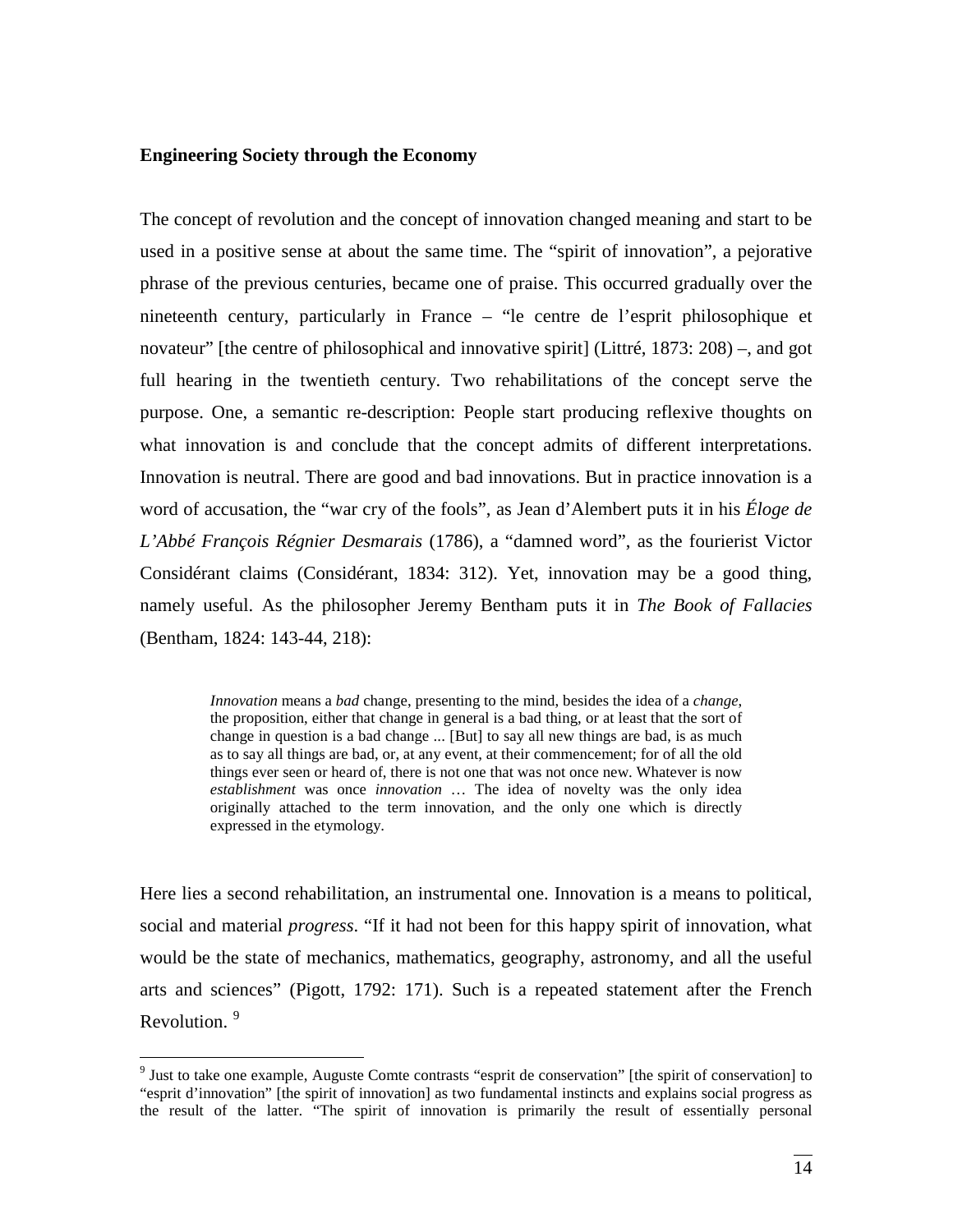On ne doit jamais craindre d'innover, quand le bien public est le résultat de l'innovation … Chaque siècle ayant d'autres moeurs, & des usages nouveaux, chaque siècle doit avoir de nouvelles loix [We must never fear to innovate, when the public good is the result of innovation…Every century having other morals and new usages, every century must have new laws] (Anonymous, 1789).

The "Government of the Church by bishops is an innovation"; the British constitution "owes its beauty to innovation"; "the great charter and the bill of rights are innovations"; "the office of the speaker and the freedom of speech" are too. Writers narrate or rather rewrite the story of the past in terms of innovation, including the Reformation and the Revolution (e.g. Montlosier, 1814; Blanc, 1847; Quintet, 1865; Dubeuf, 1866) and talk of innovators in superlative terms (Patterson, 1850). Innovation is a source of national pride too (Touchard-Lafosse and Roberge, 1822-24; Delepierre, 1836; Candolle, 1873):

> L'Américain pris au hasard doit donc être un homme ardent dans ses désirs, entreprenant, aventureux, surtout novateur. Cet esprit se retrouve, en effet, dans toutes ses œuvres ; il l'introduit dans ses lois politiques, dans ses doctrines religieuses, dans ses théories d'économie sociale, dans son industrie privée ; il le porte partout avec lui, au fond des bois comme au sein des villes [The American must be fervent in his desires, enterprising, adventurous, and above all, innovative. This spirit can be found in everything he does: he introduces it into his political laws, his religious doctrines, his theories of social economy, and his private industry; it remains with him wherever he goes; be it in the middle of the woods or in the heart of cities] (Tocqueville, 1835 : 201).

Writers also discuss the feelings of the people towards innovation. For example, 'anthropologists' look at how the "primitives" react to innovation, as opposed to the

 $\overline{a}$ 

instincts...Man...is, by his nature, like any other animal, eminently conservative...Social evolution would certainly have been infinitely more rapid than history tells us, if its development had been able to depend mainly on the more energetic instincts; instead of having to fight against the political inertia that it tends to produce spontaneously in most cases" (Comte, 1839: 558-59). Then Comte discusses civilization or social progress as a shift from animalism to humanity, a triumph of reason over instincts. Social development encourages individuals "to attempt new efforts to ensure themselves, by more refined means, of an existence that otherwise would thus become more difficult, and also by requiring societies to react with a more stubborn and more concerted energy to battle sufficiently against the more powerful growth of specific divergences" (Comte, 1839: 642). Population and cities create "new needs and new difficulties, this gradual agglomeration spontaneously develops new means... The fundamental antagonism between the "instinct for conservation and the instinct for innovation... having evidently to acquire from then on a significant increase in energy" (Comte, 1839: 643). "The essential and permanent battle, which establishes itself spontaneously between the instinct for social conservation, the usual characteristic of old age, and the instinct for innovation, the usual attribute of youth" (Comte, 1839: 636).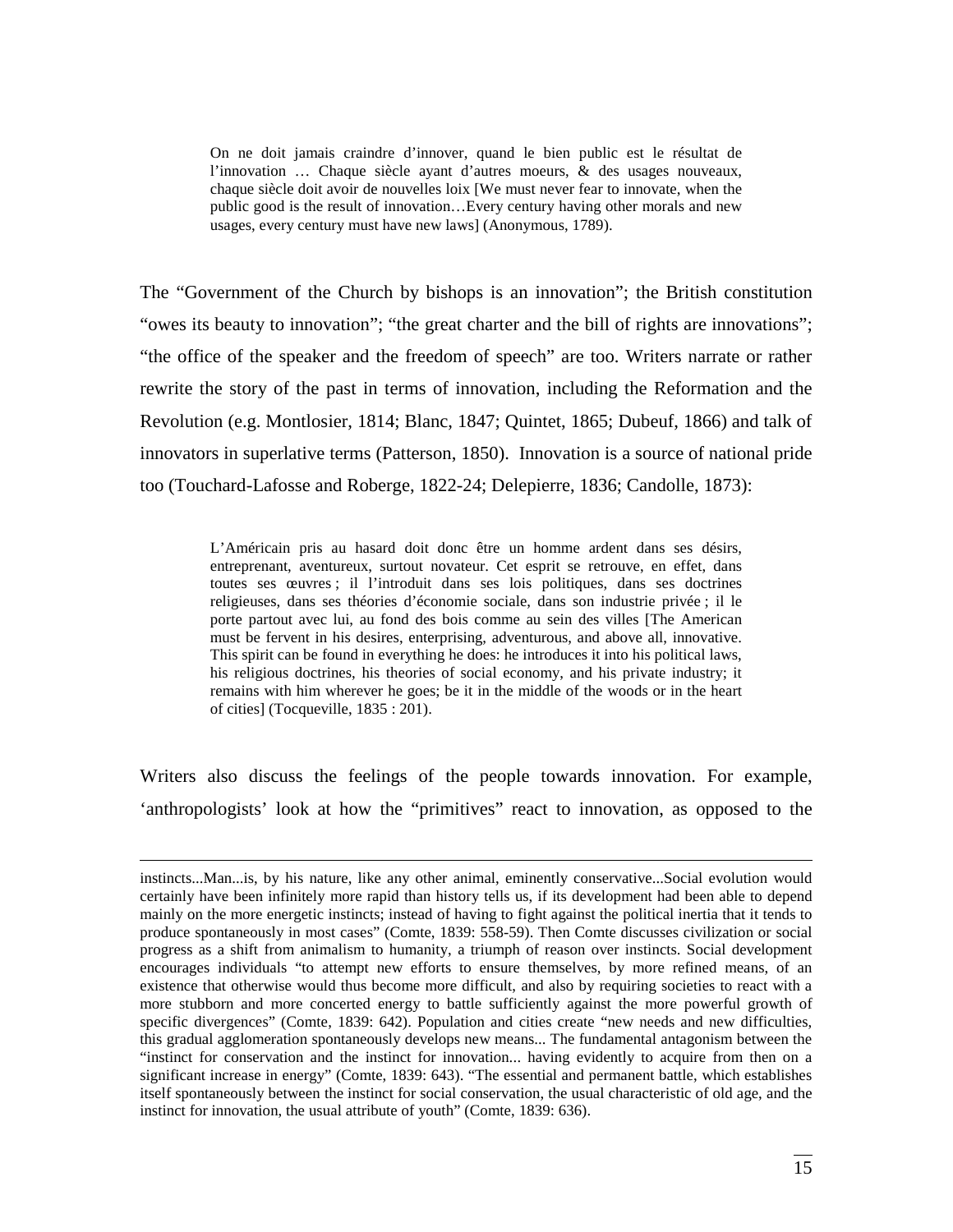moderns (e.g. Gobineau, 1853). The dichotomy tradition-innovation /conservateurnovateur becomes a common framework for understanding the past, the present … and the future.

Yet the transition from the negative to the positive is not sudden. First, the neutral use of the concept coexisted with the pejorative before the nineteenth century (e.g. Saint Simon, 1713). Second, the pejorative use of innovation continued to share a place with the positive over the nineteenth century (e.g. Winslow, 1835; Littledale, 1868). One had to wait until the twentieth century for a complete reversal in the representation of innovation. This occurred after World War II. Those who contested innovation in the past – governments – start de-contesting innovation and produce reflexive thoughts on innovation as a policy tool.  $10$  One after the other, international organizations and governments embrace innovation as a solution to economic problems and international competitiveness (OECD, 1966; 1969; 1970; 1971; US Department of Commerce, 1967: UK Advisory Council on Science and Technology, 1968), and then launch innovation policies (Pavitt and Walker, 1976).

At that precise moment, the dominant representation of innovation shifts to that of the economy: *technological* innovation – a phrase that emerged after World War II<sup>[11](#page-15-1)</sup> – as commercialized invention. Technological innovation serves economic *growth*. It is a tool to reduce *lags* or *gaps* in productivity between countries and is conductive to industrial *leadership*. A whole new set of arguments develops: *research and development* (R&D) leads to innovation and innovation to prosperity (Kuznets, 1959; Pavitt, 1963). <sup>[12](#page-15-2)</sup> Statistics are developed to support the idea: innovation surveys are administered to firms and the numbers collected into "innovation scoreboards" that serve as so-called evidencebased information to policy-makers. Innovation becomes a basic concept of economic policy. In a matter of decades, science policy shifts to technology policy to *innovation* 

<span id="page-15-1"></span><span id="page-15-0"></span><sup>&</sup>lt;sup>10</sup> On de-contestation, see Freeden (1996) and Norval (2000).<br><sup>11</sup> A few exceptions before that date are Thorstein Veblen (1915: 118, 128-29), Bernhard Stern (1937) and Joseph Schumpeter (1939: 289).

<span id="page-15-2"></span> $12$  A type of argument first found in the report on science to the US President from Vannevar Bush, Director of the Office of Scientific Research and Development (Bush, 1945) – but without the word innovation –, and economic historian Rupert Maclaurin, secretary to one of the four committees that assisted Bush (Maclaurin, 1949).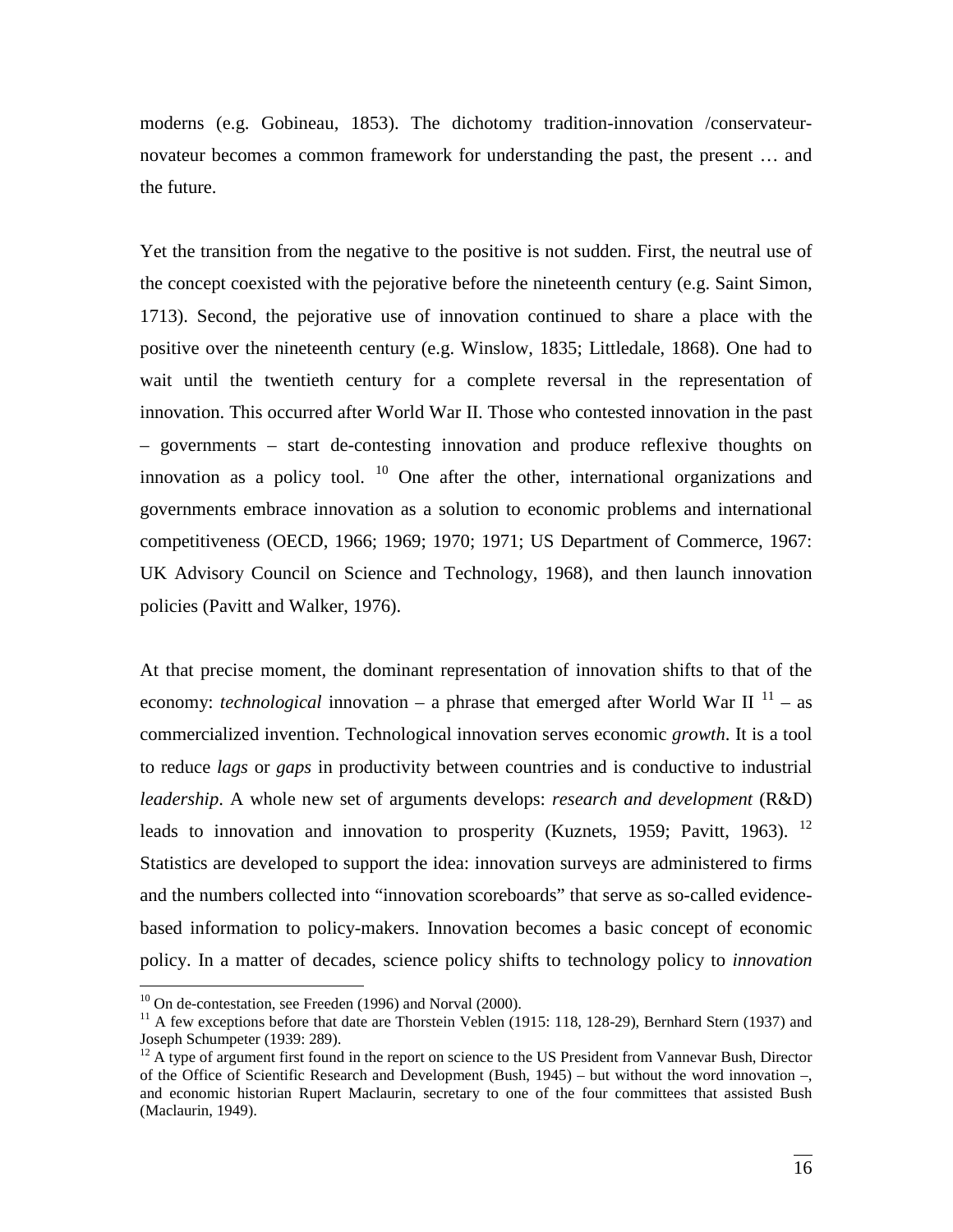*policy*, and indicators on science and technology are relabeled *indicators of innovation*. In all these efforts, the governments are supported by the academics as consultants, who imagine models of innovation by the dozens, as a way to frame and guide policies. *Model* itself becomes an integral concept in the literature on innovation.

Ironically, these developments led to the transformation of the concept from a means to an end to an end in itself. Some words, Lewis suggests again, have nothing but a halo, a "mystique by which a whole society lives" (Lewis, 1960: 282). The word seeps into almost every sentence. Over the twentieth century, innovation has become quite a valuable buzzword, a magic word. Innovation is the panacea to every socioeconomic problem. One need not inquire into the society's problems. Innovation is the *a priori* solution.

### **Conceptual Shifts**

"Civil societies", suggests Schochet, "require common or shared vocabularies that contains their identities and act as centralizing and nearly sovereign forces" (Schochet, 1993: 322, 352).

A society's identity is asserted, maintained, and justified in large part through its political discourse, which determines the way it describes itself both to its members and to the rest of the world. This discourse enables a society to persist over time.

Innovation is such a discourse central to modern society. Innovation has become a basic value of society, because it itself contributes to defining society. I suggest that innovation conceived as excessive liberty (license), and its transformation into a vocabulary of initiative and creativity gave rise to modern thoughts and theories and to the ideology of innovation in the twentieth century. Innovation is a linguistic construct that is maintained, as Reinhart Koselleck says of modern concepts, by continuous expectations towards the future, about how the future should be (Kosseleck, 2004).

#### *From Heresy to Innovation*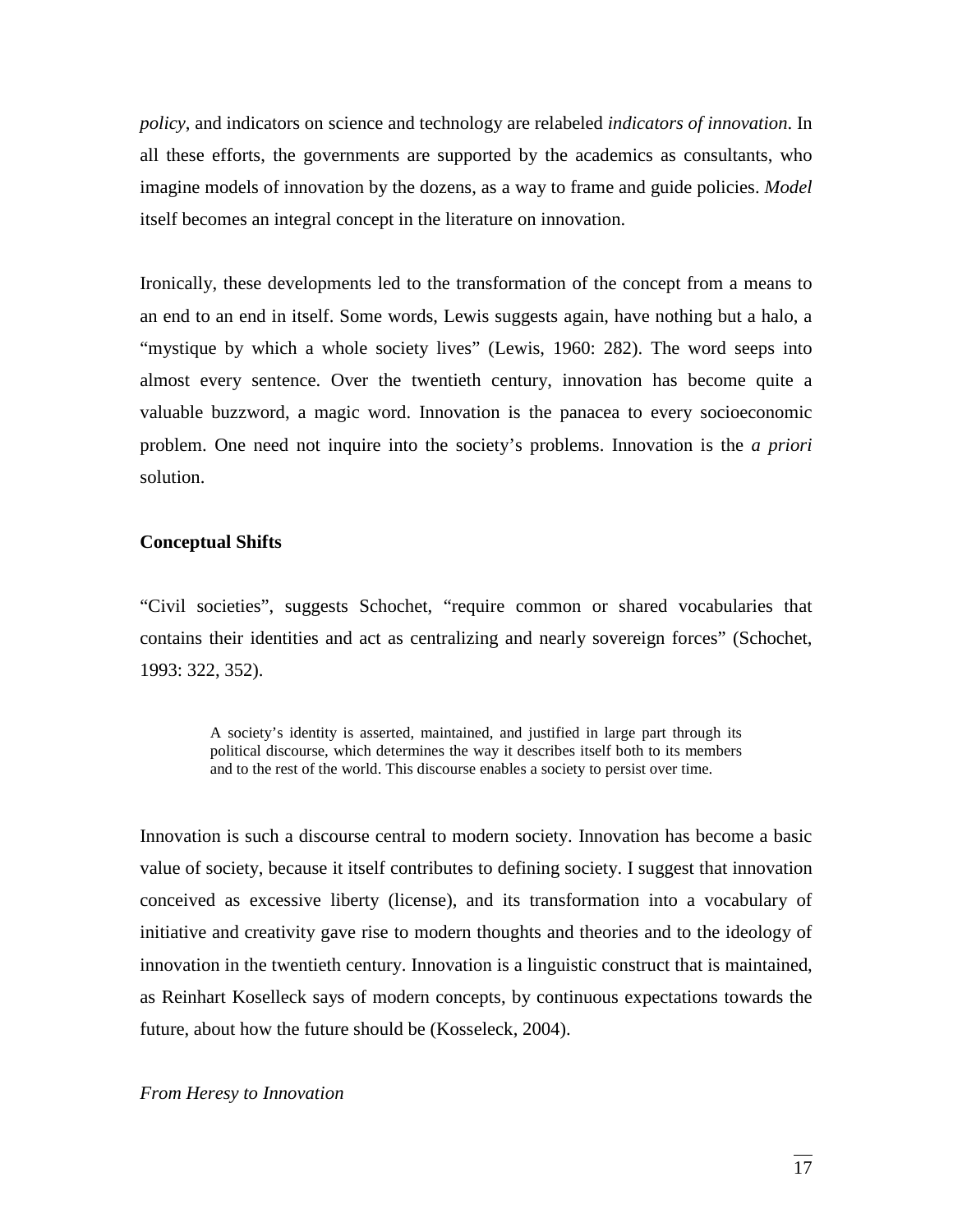Concepts are context-bound (Skinner, 1969). In a society where order is the norm, the concept of innovation serves to remind the citizen of his "bounden duties of obedience", as Edward VI's proclamation states. To be sure, to some, innovating is just "fancy" or "humane invention". But to others it is more than that. Innovation is a *liberty*, a "private liberty". As the Scottish philosopher Thomas Reid puts it, innovation is a "liberty which, even when necessary, creates prejudice and misconstructions, and which must wait the sanction of time to authorize it" (Reid, 1796). In this sense, innovation has clear affinities with heresy – and shares many of the Church's arguments served against curiosity too (Kenny, 2004). An innovator takes the liberty of introducing something of his own into the world, contrary to the established order, tradition and orthodoxy.

Heresy is a word that comes from antiquity. As St. Isidore of Seville (c.a.570-636) puts it in *The Twenty Books of Etymologies,* an encyclopaedia summing up the history of the Church [13](#page-17-0) (Peters, 1980: 49-50), "*Haeresis* is called in Greek from choice (*hairesein*; election in Latin), because each one chooses that which seems to him to be the best … And so heresy is named from the Greek … since each [heretic] decides by his own will whatever he wants to teach or believe" (*Etymologies*, VIII, 3). "Whoever understands scripture in any sense other than that which the Holy Spirit, by whom it was written, requires … may … be called an heretic" (*Etymologies*, VIII, 5). By the early thirteenth century, as Edward Peters suggests, Robert Grosseteste, Bishop of Lincoln and first Chancellor of Oxford, gave what became the standard definition of heresy: heresy is [1] an opinion chosen by human faculties, [2] contrary to sacred scriptures, [3] openly held, 4] and pertinaciously defended [preached]" (Peters, 1980: 167).

For a long period in Western history, the innovator was a heretic and called as such. "Innovation and heresy are practically synonymous … We frequently find them accusing each other of innovation" (Preus, 1972: 2). Both heresy and innovation are talked of in terms of evil, sickness and disease, and innovators as flatterers and seducers eager for

<span id="page-17-0"></span><sup>&</sup>lt;sup>13</sup> Until the twelfth century, *Etymologies* was the most widely used reference book: information on heresy came from this book – as well as from Augustine.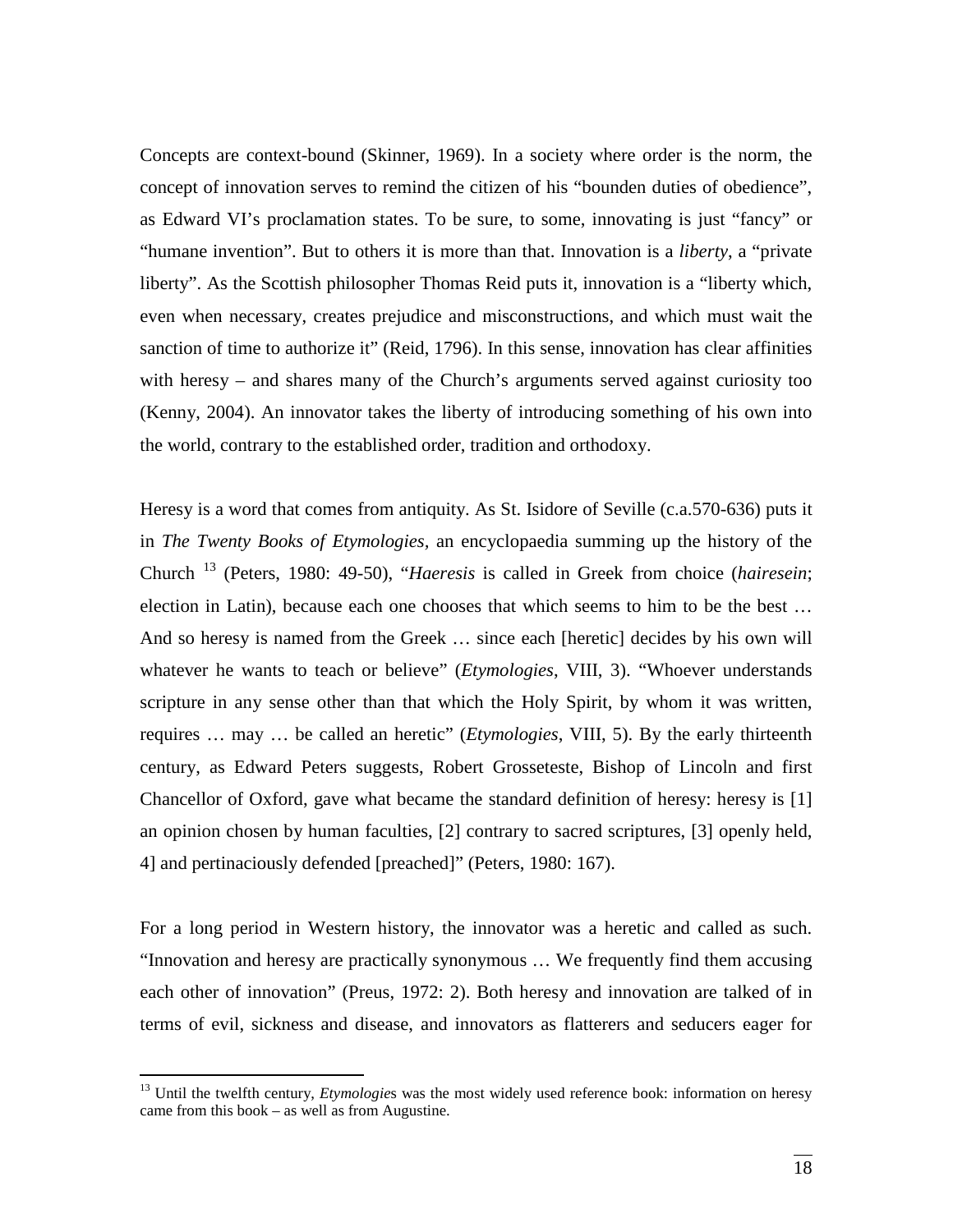novelty. Opponents to both heresy and innovation accuse the enemy of similar acts: rebellion, civil wars, instability and disorder. The vocabulary of Royal proclamations against heresy and heretics is similar to that against innovation and innovators.  $14$  Both heresy and innovation share the idea of liberty or "private opinion" or "private design". Religion is full of the argument on innovation as private opinion, from Edward VI's proclamation, <sup>[15](#page-18-1)</sup> Elizabeth I against the Jesuits, <sup>[16](#page-18-2)</sup> Charles I<sup>[17](#page-18-3)</sup> and the Church, <sup>[18](#page-18-4)</sup> to Puritans<sup>[19](#page-18-5)</sup> and their censurers such as Peter Heylin of the High Commission.<sup>[20](#page-18-6)</sup>

Soon, this idea of innovation as liberty travelled from the religious to other spheres of society. For example, accusations of "private design" abound in politics, like the royalist Robert Poyntz on the abuse of parliaments  $2<sup>1</sup>$  – one of the first political pamphlets to carry innovation in title –, Thomas Goddard against Neville,  $^{22}$  $^{22}$  $^{22}$  and the political

<span id="page-18-0"></span><sup>&</sup>lt;sup>14</sup> Compare Edward VI's Proclamation of 1548 to the Tudor Royal Proclamations against heretical preachers and heretical books (Hughes and Larkin, 1964: 57-60; 181-86).<br><sup>15</sup> "No maner persone, of what estate, order, or degree soever he be, of his private mynde, will or phantasie,

<span id="page-18-1"></span>do omitte, leave doune, change, alter or innovate any order, Rite or Ceremonie, commonly used and frequented in the Church of Englande" (England and Wales. Sovereign. Edward VI, 1548).<br><sup>16</sup> Jesuits and secular (Romish) priests are of a nature "apt to innovation and affected much to their owne

<span id="page-18-2"></span>opinions" (England and Wales. Sovereign. Elizabeth, 1602).<br><sup>17</sup> "His Majestie therefore ... hath thought fit, by the advice of his reverend Bishops, to declare and publish,

<span id="page-18-3"></span>not onely to his owne people, but also to the whole world, his utter dislike to all those, who to shew the subtility of their wits, or to please their owne passions, doe, or shall adventure to stirre or move any new Opinions, not only contrary, but differing from the sound and Orthodoxall grounds of the true Religion, sincerely professed, and happily established in the Church of England" (England and Wales. Charles 1, 1626); His Majesty claims his intention to "tie and restrain all Opinions that nothing might be left for private Fancies and Innovations" (England and Wales. Sovereign. Charles I, 1628); the "private designes" of Parliamentarians under the pretence of "publick Reformation" (Charles, 1648: 187).

<span id="page-18-4"></span> $^{18}$  A document, most probably from the Church of England, in the same year as Edward VI's proclamation, claims that "it is not a private mannes duetie, to alter Ceremonies, to innouate orders in the Church …" (Anonymous, 1548). "No private menne … ought to take in hande, nor presume to appointe or alter any publike or common order in Churche" (Church of England, 1549).<br><sup>19</sup> Henry Burton on bishops "own inventions", "man's device" and "private opinion" (Burton, 1636).

<span id="page-18-5"></span>

<span id="page-18-6"></span><sup>&</sup>lt;sup>20</sup> Peter Heylin's phrases: "opinion of some private men", "fancies of one private man" (Heylin, 1637: 124).

<span id="page-18-7"></span><sup>&</sup>lt;sup>21</sup> "Innovators are not ruled by any customes and Lawes, but such as please them" (Poyntz, 1660: 25); political innovators as "Patrons of Popular liberty" (Poyntz, 1661: 136).

<span id="page-18-8"></span> $^{22}$  Neville "makes us believe that he is supporting Our Government, whilst he endeavours utterly to destroy it. Any privat**e** person, who authoriz'd by our lawful Government, shall publish either by words or writings, any arguments or discourse, against the Constitution of the Government by Law establish'd, is a pestilent, pragmatical deceiver, a seditious Calumniator, and Perturbator of our Peace: His words and writings become scandalous Libels (Goddard, 1684: 13-14). "Our Author [Neville] hath not produced one single authority, or one little piece of an Act, Statute or Law, to prove that the Soveraign power is in the people", only "his own private opinion" (Goddard, 1684: 289).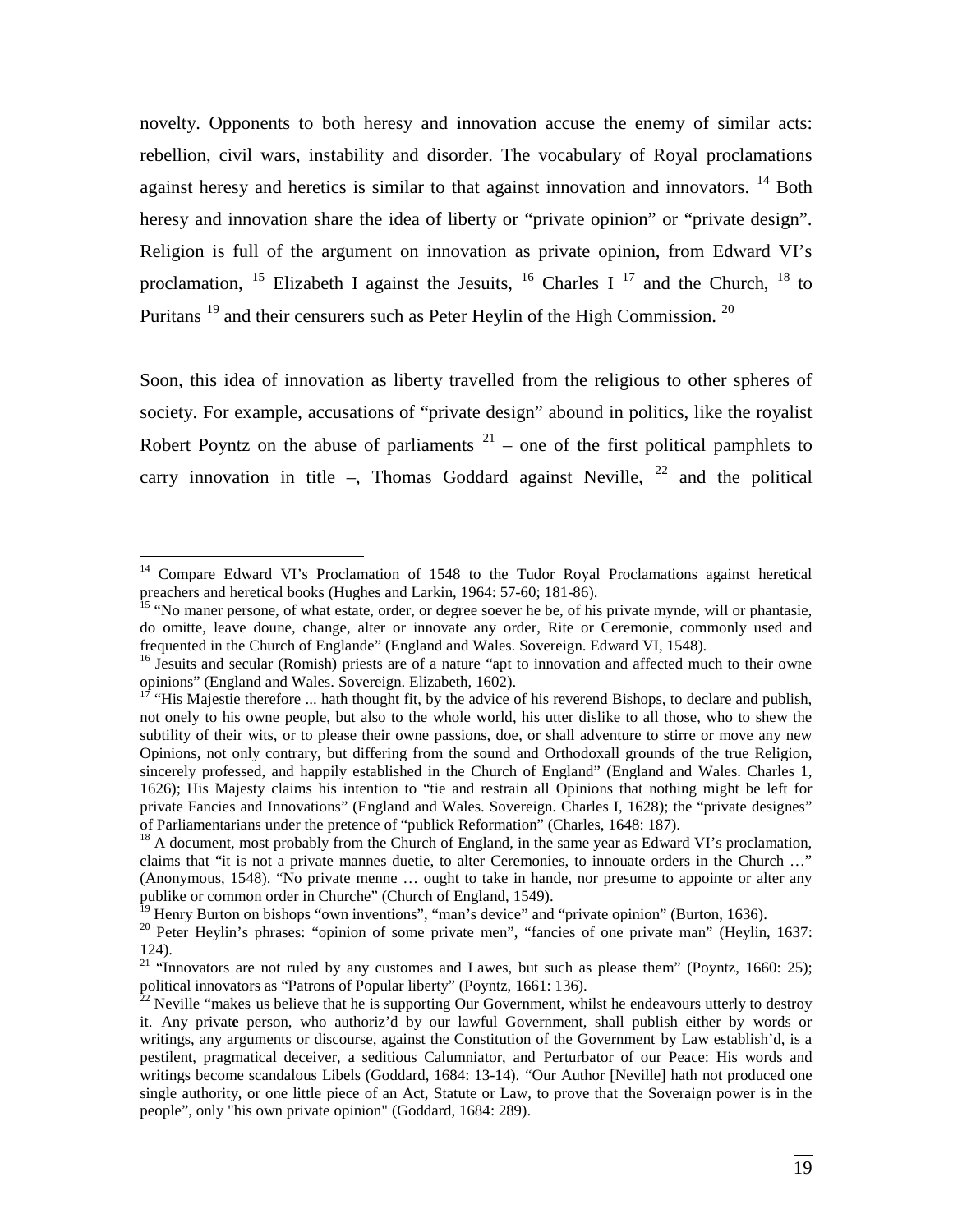philosopher Edmund Burke on the French revolutionaries.  $^{23}$  $^{23}$  $^{23}$  In sum, innovation is the secularized term for heresy and includes the religious, political and social 'heretic' or deviant. The concept serves as a linguistic weapon or label in the arsenal of those opposed to change: clerics, monarchists and conservatives alike. Innovation is intentional change – with an evil purpose.

#### *From Innovation to Innovation Process*

Liberty is a totally different matter today. Early in the twentieth century, innovation became a common word and began to appear in law, education, literature, arts, sciences, medicine and the social sciences. Innovation is cast in terms of a vocabulary of *initiative*, <sup>[24](#page-19-1)</sup> together with *entrepreneurship* and *creativity*. Two discourses encapsulate all this in a story that is essential to innovation as a phenomenon: a public (government) discourse (see above) and a theoretical discourse. The theorists began to study innovation and, in doing so, embrace a eulogistic view of innovation, or "pro-innovation bias", as the sociologist Everett Rogers puts it. The aim is to understand innovation in order to serve the practical: how to accelerate and get more out of innovation; what kind of strategy and policy are required to this end.

Beginning in the 1940s, theoretical thoughts on innovation appeared and theories of innovation multiply afterwards. Psychological, sociological and economically-oriented theories followed one after the other: Gabriel Tarde (1890) and Schumpeter (1939), economic historians (Maclaurin, 1949), anthropologists (Barnett, 1953), sociologists (Rogers, 1962; Coleman et al., 1966; Langrish et al., 1972), education (Miles, 1964; Carlson, 1965), politics (Thompson, 1969), management (Carter and William, 1958; Burns and Stalker, 1961; Argyris, 1965; Myers and Marquis, 1969; Zaltman et al., 1973; Twiss, 1974), engineers (Morton, 1971), mainstream economists (Mansfield, 1968;

<span id="page-19-0"></span> $^{23}$  "There is a manifest marked distinction, which ill men, with ill designs, or weak men incapable of any design, will constantly be confounding, that is, a marked distinction between Change and Reformation. The former alters the substance of the objects themselves … Reform is, not a change in the substance, or in the primary modification of the object, but the direct application of a remedy" (Burke, 1796: 290).<br><sup>24</sup> One of the firsts, if not the first to talk of innovation in terms of "initiative" is Gabriel Tarde in *Les lois* 

<span id="page-19-1"></span>*de l'imitation* (Tarde, 1890).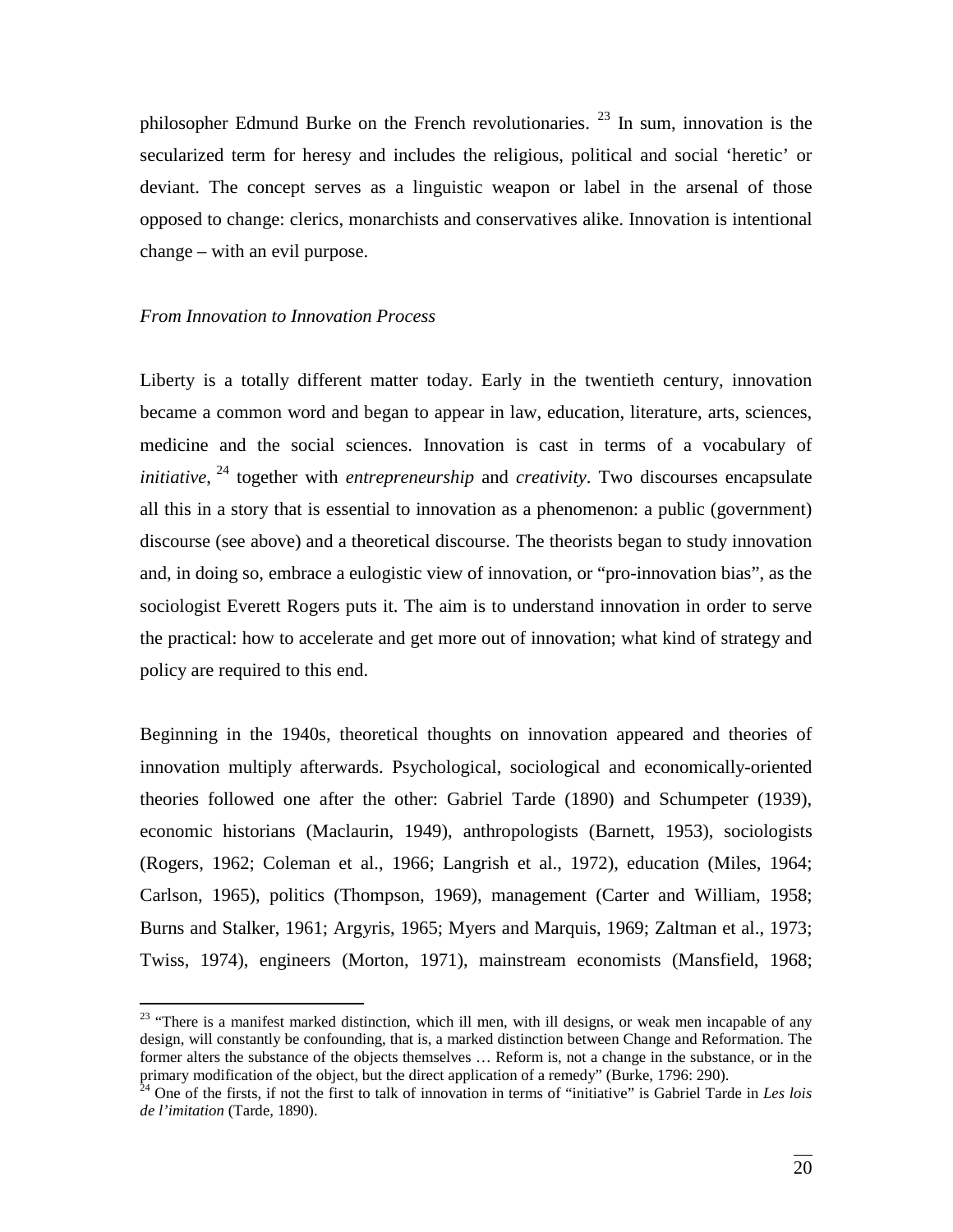Mansfield et al., 1971) and evolutionary economists (Freeman, 1974; Nelson and Winter, 1977). What was called change (e.g. social change) and modernization before becomes innovation. Everyone is now considered an innovator, from the individual to organizations to nations. Innovation is "any thought, behavior, or thing that is new because it is qualitatively different from existing forms", suggests the anthropologist Homer Barnett, in one of the very first theories of innovation in the twentieth century (Barnett, 1953: 7). To the sociologist Everett Rogers, an influential theorist of innovation, innovation is "an idea perceived as new by an individual" (Rogers, 1962: 13) "or other unit of adoption" (Rogers, 1983: 11). A totally new representation of innovation develops:

- − Innovation is no longer seen as subversive to the social order, but simply opposed to traditional ways of doing things.
- − The innovator is not a heretic. He is simply different from the masses or from his fellows. He may be a deviant, but in a sociological sense: an original, a marginal, a nonconformist, unorthodox.
- − The innovator is ingenious and creative. He is an experimenter, an entrepreneur, a leader; he is the agent of change.

Two theoretical perspectives particularly – economics (technology) and policy – serve a new ideology, and the theorists rapidly got a government hearing. To paraphrase Kevin Sharpe on revolutions (Sharpe, 2000: 6-7), the study of innovation – particularly the management, policy and economics of innovation (Godin, 2012, 2014b) – established a cultural dominance which contributed to political discourses. These disciplines are part of the political culture that was essential to its ascendency and was instrumental in its creation and survival.

A new semantic field develops for a new society. In the previous centuries, the semantic field of innovation was composed of four concepts. One is *change*, which is accepted depending on the context, but innovation is not. Innovation (as well as *alteration*) is intentional change, as contrasted to change which is natural or the doing of God. Among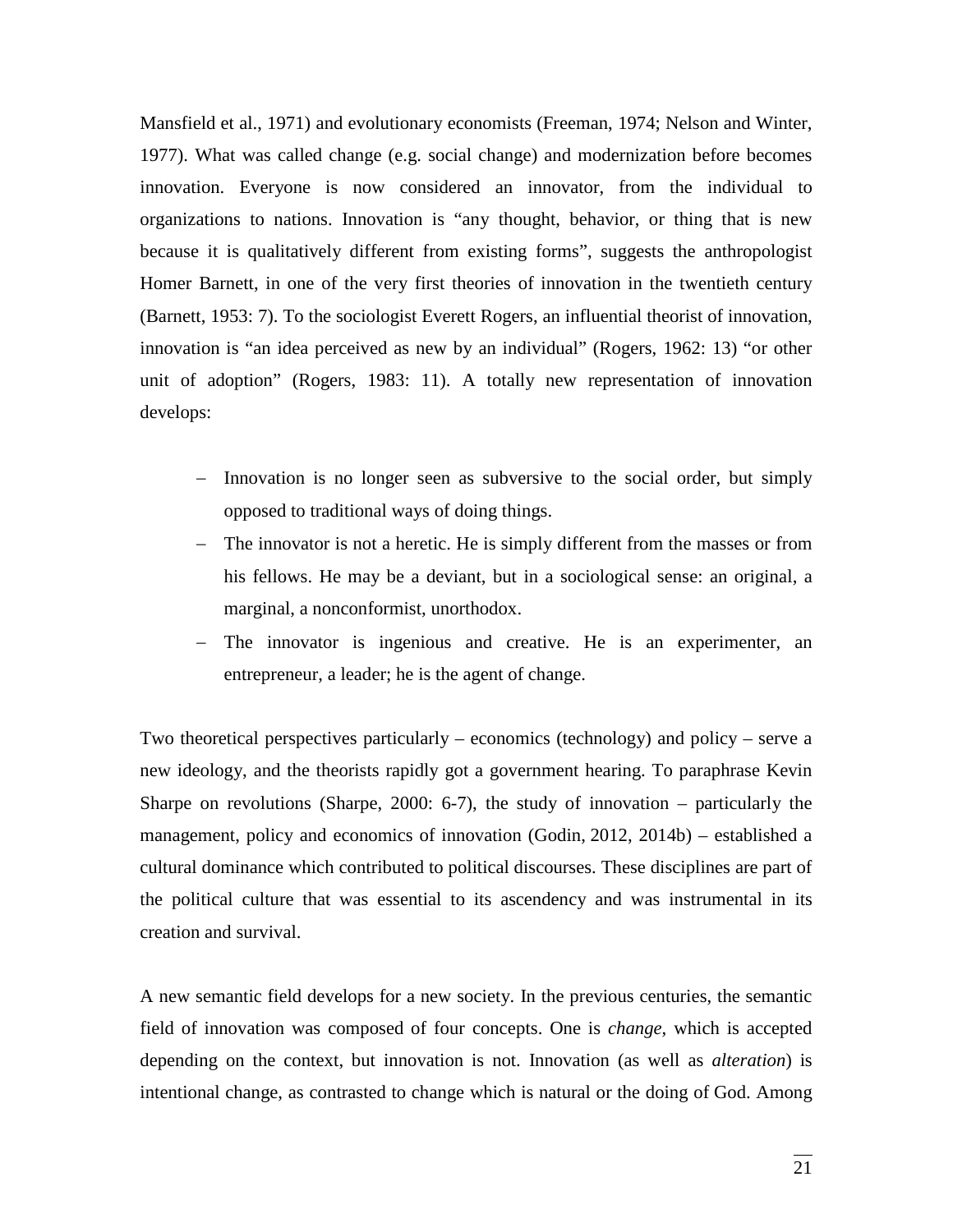the intentional changes, *reformation* (and *renovation*) is accepted. As Burke puts it: "As in most questions of state, there is a middle. There is something else than the mere alternative of absolute destruction, or unreformed existence" (Burke, 1790: 158). "To innovate is not to reform" (Burke, 1796: 290). Reformation is gradual. It builds on what already exist. Reformation acts here as a counter-concept to innovation.  $25$  A third concept of the then semantic field of innovation is *revolution*. A revolution is radical, violent and total. By the nineteenth century, innovation had encapsulated this later connotation. *Innovation* is change to the established order, a change that is intentional, a change that brings radically or revolutionarily transforms society.

The semantic field of the twentieth century is different. To be sure, some terms were in place in the previous centuries, such as change. Today, innovation is intentional change in the sense of *planned change*. It necessitates strategy and investment. Reformation also gave a key term of the modern vocabulary: reform. Innovation retains the idea of revolution too. There are *major* innovations, so it is said, and they are the most studied innovations because of their revolutionary impacts on society, so it is believed. In spite of these continuities, a new vocabulary has emerged. Innovation is *originality*, in three senses. First, innovation is difference, departure. <sup>[26](#page-21-1)</sup> Second, innovation is creativity in the sense of *combination*. Innovation recombines ideas or things in a new way (Barnett, 1953). Third, innovation refers to origin, namely being *first* to originate (initiate) or use a new practice. For example, to economists, innovators are the firsts to commercialize a new invention. This connotation owes its existence to the market ideology. As David Teece explains, "innovating firms often fail to obtain significant economic returns from an innovation while customers, imitators and other industry participants benefit" (Teece, 1986: 285). As a consequence, theories of innovation are concerned with ways of preventing imitation or "keeping imitators/followers at bay" (Teece, 1986: 290), that is, how can firms get the full benefit of their innovation, how the "innovator is to avoid

<span id="page-21-1"></span><span id="page-21-0"></span><sup>&</sup>lt;sup>25</sup> On counter-concepts, see Koselleck (1975).<br><sup>26</sup> "Les savants anglais auraient donc été plus souvent originaux et novateurs que les Allemands, car c'est surtout à cause de l'originalité des idées et des découvertes qu'un homme est élevé au titre d'Associé étranger" dans une académie [English scholars were therefore more often original and innovative than their German counterparts, because it is mainly due to the originality of ideas and to discoveries that one is promoted as a foreign associate within an academy] (Candolle, 1873 : 56).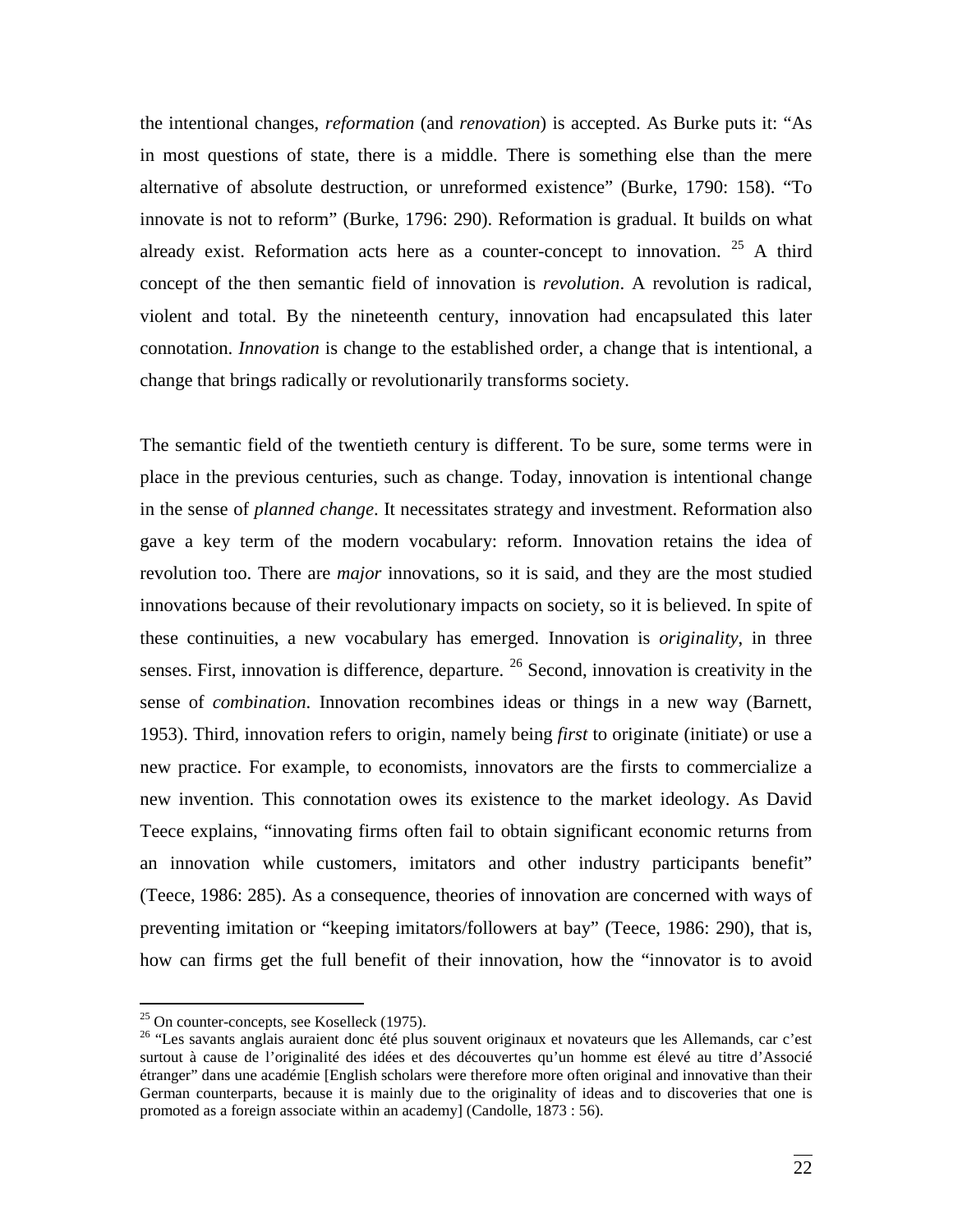handing over the lion's share of the profits to imitators" (Teece, 1986: 292). Teece discusses the "strategies the firm must follow to maximize its share of industry profits relative to imitators and other competitors" (Teece, 1986: 300-301).

Such as is the case for economists, to sociologists, innovation is the first adoption of a new practice, in the present case a new practice in a group or a community, but includes a far larger range of practices than the economists suggest – although the majority of sociologists also focus on technology. This meaning owes to governmental institutions' objective of modernizing agriculture and diffusing new farm techniques among farmers (Subcommittee on the Diffusion and Adoption of Farm Practices, 1952). It gave rise to a whole vocabulary on innovators *versus* laggards (Rogers, 1962). Both the sociologists' and economists' vocabulary encapsulates the fundamental representation of innovation of the twentieth century. Innovation is source or revolutionary change (terms used are *major*, *structural*, *systemic*, *paradigmatic*), hence the need to support innovators (*change agents*, *entrepreneurs*) and make everyone an innovator (the *laggards*). To Machiavelli, "All human affairs are ever in a state of flux and cannot stand still", hence the need for (political) innovations to stabilize the world (*The Prince*, I, 6; see also *The Discourses*, II, Preface). In contrast, to the moderns, the world is too stable and needs revolutionary innovations.

Originality is only one basic concept of the semantic field of innovation. There are also counter-concepts. One is *imitation*. Innovation is contrasted to imitation. Imitation is not original or creative, so it is said. When discussing the strategies of firms, Chris Freeman, a mainstream theorist on technological innovation, limits and contrasts "the traditional strategy [use of invention as] essentially non-innovative, or insofar as it is innovative it is *restricted* [my italics] to the adoption of process innovations, generated elsewhere but available equally to all firms in the industry" (Freeman, 1974: 257). To Freeman and his colleagues, innovation "excludes simple imitation or 'adoption' by imitators" (SPRU, 1972: 7). Such a view is contested. To a few others, like Charles Carter and Bruce Williams, a firm "may be highly progressive [innovative] without showing much trace of originality [research]. It may simply copy what is done elsewhere … It is nonsense to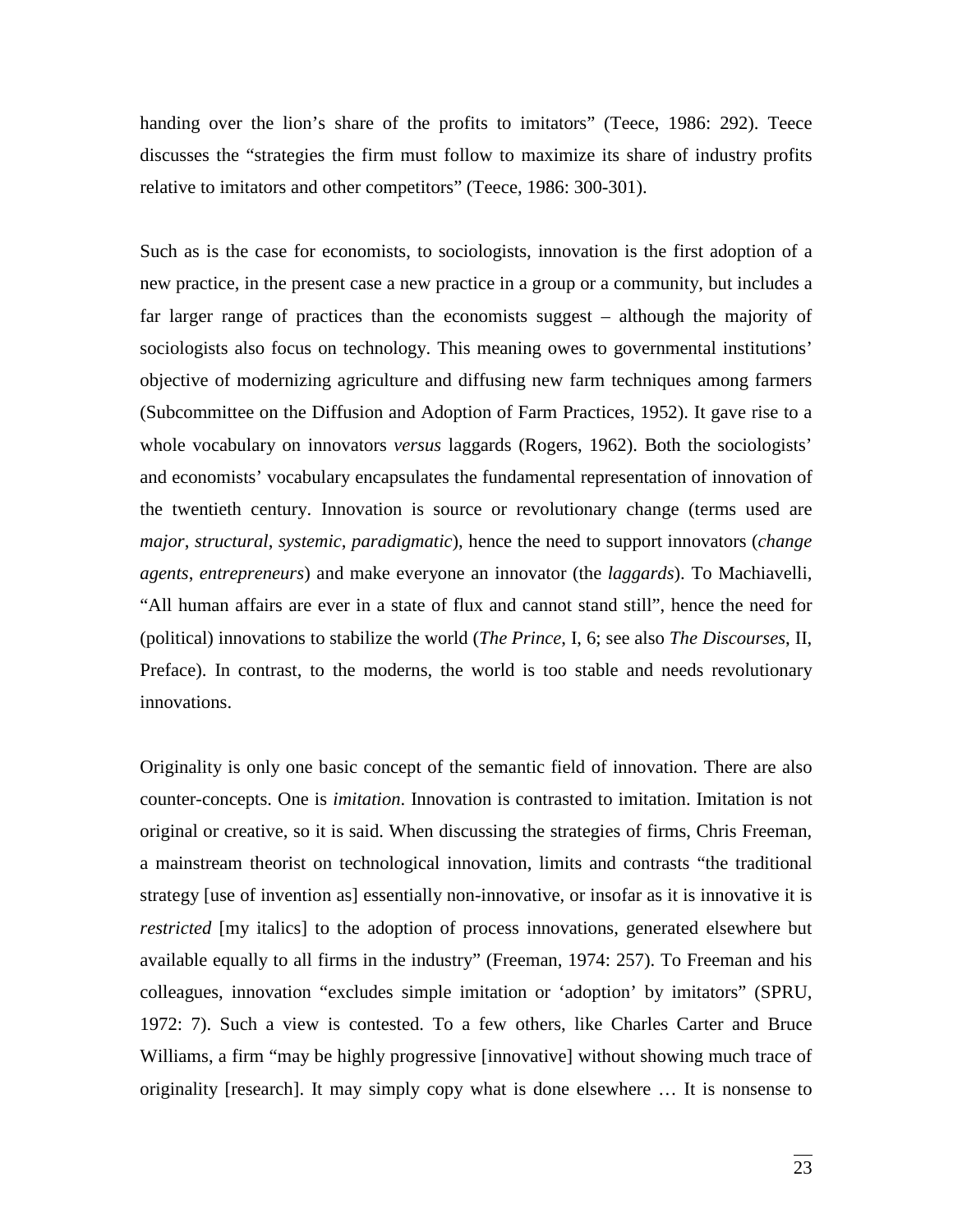identify progressiveness with inventiveness" (Carter and Williams, 1958: 108). As the anthropologist Barnett puts it, the imitator does something new "instead of doing what he is accustomed to do" (Barnett, 1961: 34).  $27$ 

Another counter-concept to innovation is *invention*. Innovation is contrasted to invention, which is mental. Innovation is putting invention to work. As Schumpeter, among others, puts it: "innovation is possible without anything we should identify as invention and invention does not necessarily induce innovation" (Schumpeter, 1939: 84-85). Yet, invention plays the role of a basic concept to innovation at the same time. While science and innovation were two separated things to natural philosophers of past centuries, they are now part of the same process. Invention [28](#page-23-1) is the first step in the *process* of innovation. Innovation starts with basic research, then applied research then development. This view gave rise to what is known as the "linear model of innovation", a much criticized view but one that remains in the background of policies and theories (Godin, 2006; 2008).

However, the most basic concept of the semantic field is 'action' or action-related concepts. According to theorists, innovation is:

- − *Introduction*: introducing something new to the world. This concept first appeared among anthropologists and sociologists, but is most popular among economists and management.
- − *Application*, assimilation, transformation, exploitation, translation, implementation: applying (new) knowledge in a practical context. Innovation is the application of ideas, inventions and science.
- − *Adoption*, acceptance, utilization, diffusion: adopting a new behaviour or practice. These concepts are mainly used by sociologists.
- − *Commercialization*: bringing a new good to the market. Used concurrently with introduction or application, this concept applies to industrial innovation.

<span id="page-23-1"></span><span id="page-23-0"></span> $27$  Seventy years earlier, Tarde discussed imitation in similar terms: "le plus imitateur des hommes est novateur par quelque côté" [The most imitative man is to a certain extent a novator too] (Tarde, 1890: 46).<br><sup>28</sup> Or science or research; these terms are not always distinguished in the literature.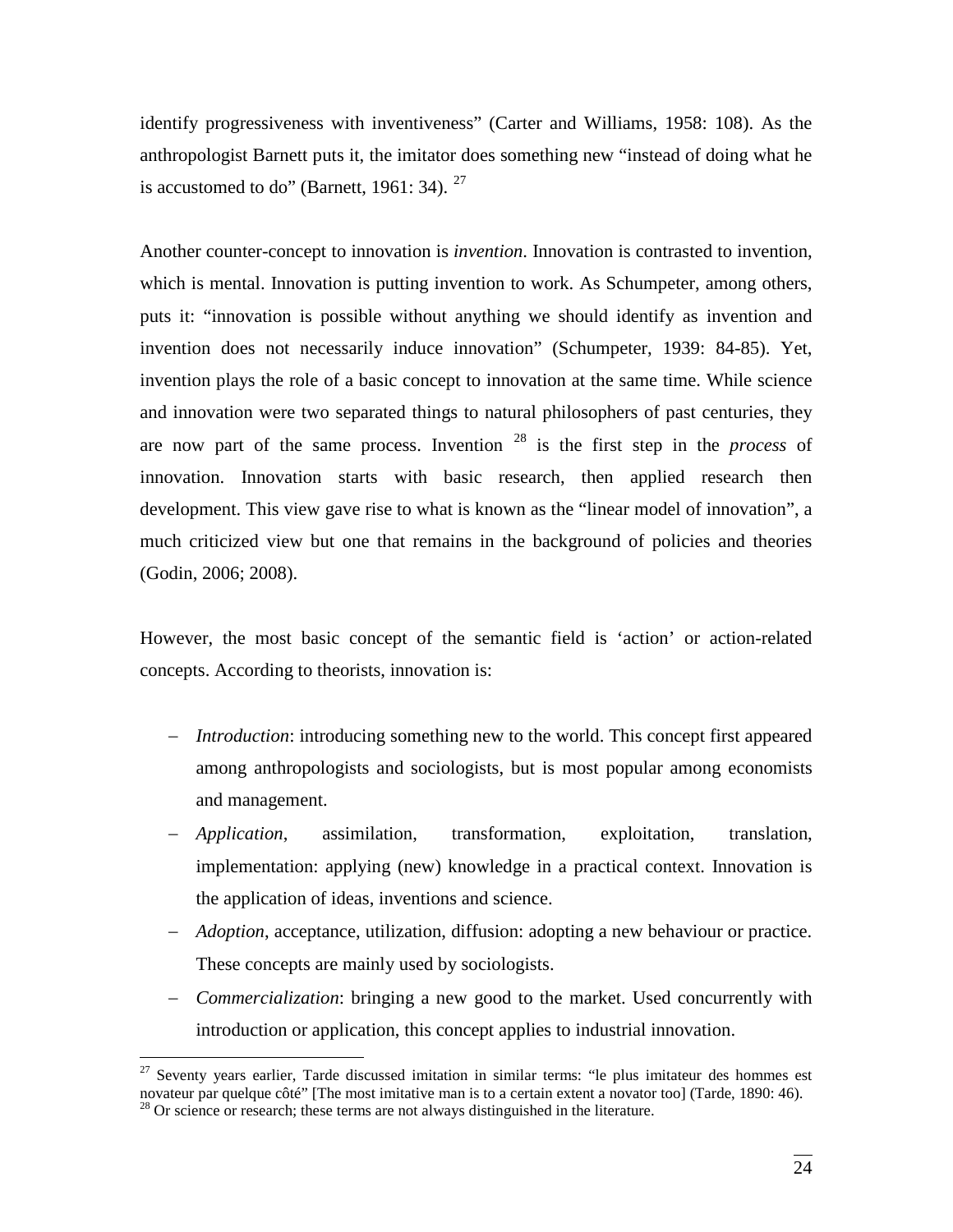Action goes hand in hand with another concept, *usefulness*/*utility*, talked about in terms of:

- − *Progress*, *modernization*, *advancement*, *development*;
- − (Economic) *growth*, *productivity*, *competitiveness*, *profits*;
- − (Organizational) *efficiency*;
- − (Social) *needs*.

Innovation is no longer an individual affair but a collective process. To be sure, the twentieth century has its individual heroes: the entrepreneurs. Yet, entrepreneurs are only one part of the process of innovation: a *total* process as some call it, or a socioeconomic process. As Jack Morton, Engineer and Research Director at Bell Laboratories, who brought the transistor from invention to market, and who is the author of numerous articles and a book on innovation, suggests (Morton, 1968: 57):

> Innovation is not a single action but a *total* [my italics] process of interrelated parts. It is not just the discovery of new knowledge, not just the development of a new product, manufacturing technique, or service, nor the creation of a new market. Rather, it is *all* [my italics] these things: a process in which all of these creative acts, from research to service, are present, acting together in an integrated way toward a common goal.

Defining innovation as a process is a twentieth century 'innovation'. Herein lies a semantic 'innovation', an 'innovation' that has had a major impact on the modern representation of innovation. Until then, innovation as a concept was either a substantive (something new) or a verb (introducing, adopting something new), an end or a means. Sometimes it is also discussed in terms of a faculty (combination, creativity), an attitude (radicalism) or aptitude (skill) or quality (originality, departure, difference):

Substantive: novelties (new ideas, behaviours, objects) Action: introducing (or bringing in) something new Process: a sequence of activities from generating ideas to their use in practice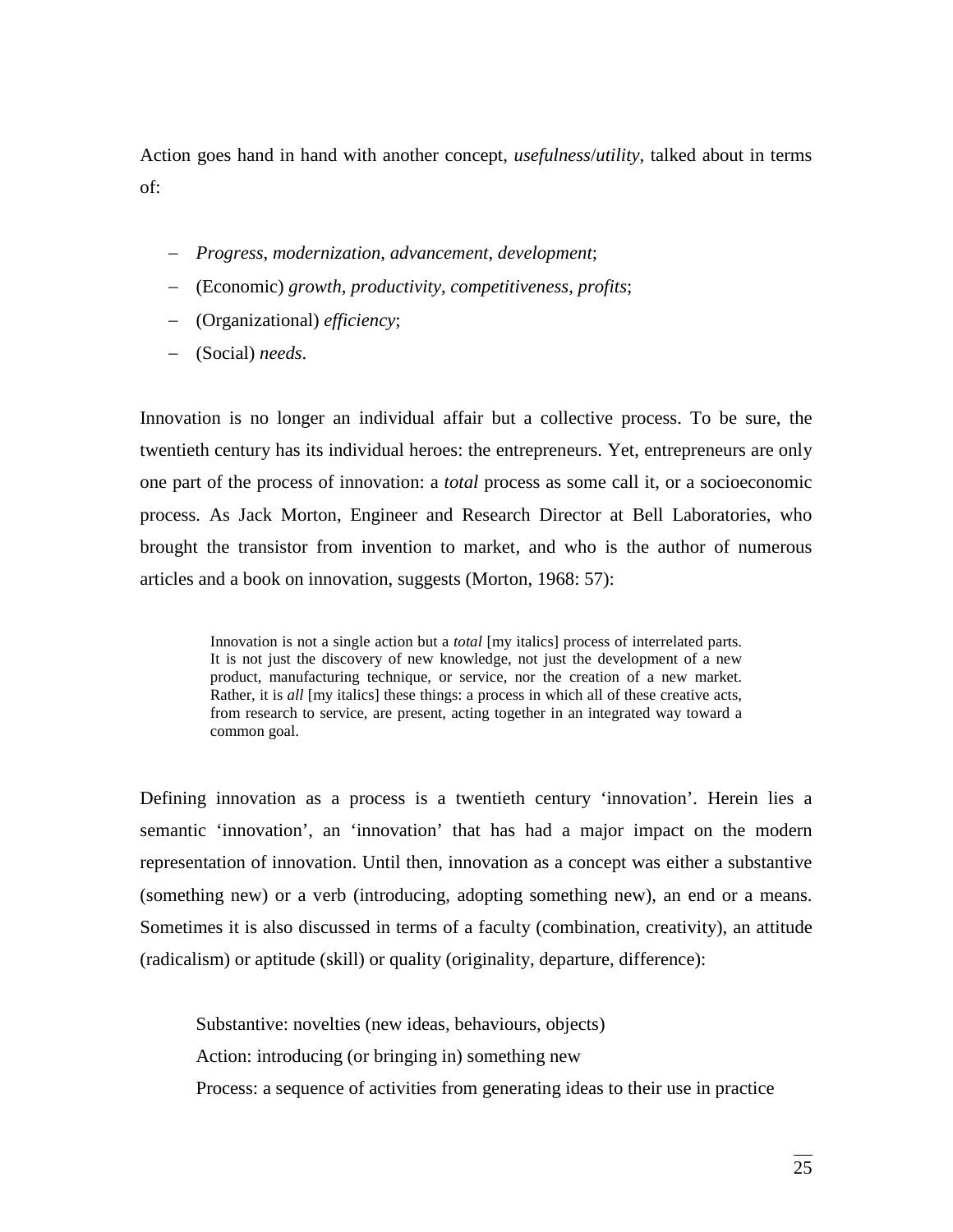From the mid-twentieth century, innovation has been studied as a chronological "process", a sequential process in time (Maclaurin, 1949; Subcommittee on the Diffusion and Adoption of Farm Practices, 1952). Innovation is not a thing or a single act but a series of events or activities (called *stages*) with a purpose. The theorists have made themselves "innovative ideologists" here, to use Quentin Skinner's phrase (Skinner, 2002a; 2002b). They brought in a new definition of innovation, in reaction to earlier ones. The nuance between innovation as a verb and innovation as a process is not as clear-cut as it might appear at first sight. This is not unlike innovation as substantive or verb. In fact, innovation is an abstract word that admits of two meanings: action (introduction of something new) and result/outcome (the new). For example, sociologists use innovation as a substantive but focus on the verb (diffusion). Similarly, economists stress the verb form (commercialization). Be that as it may, innovation as a process has contributed to giving the concept of innovation a very large function: innovation encompasses *every* dimension of an invention, from generation (initiation) to diffusion. To the sociologists, the "conversion process", to use Brian Twiss' phrase (Twiss, 1974), is one from (individual) adoption to (social) diffusion; to the economists, from invention to commercialization; to management schools from (product) development to manufacturing. Everywhere, this process is framed in terms of a sequence (with stages) called *models*.

Innovation is a counter-concept to science – and more particularly to basic research – as a dominant cultural value of the twentieth century. Technological innovation sprang from a tension between science (for its own sake) and society, or aspiration to action. It emerged as a category in the twentieth century because in discourse, action and policy, it was useful to include a large $(r)$  number of people (than scientists) and activities (than science or basic research). Innovation is a *process* that includes several people and activities, so it is claimed. Science or research is only one step or factor in the process of innovation, and often not even a necessary step.

### **Conclusion**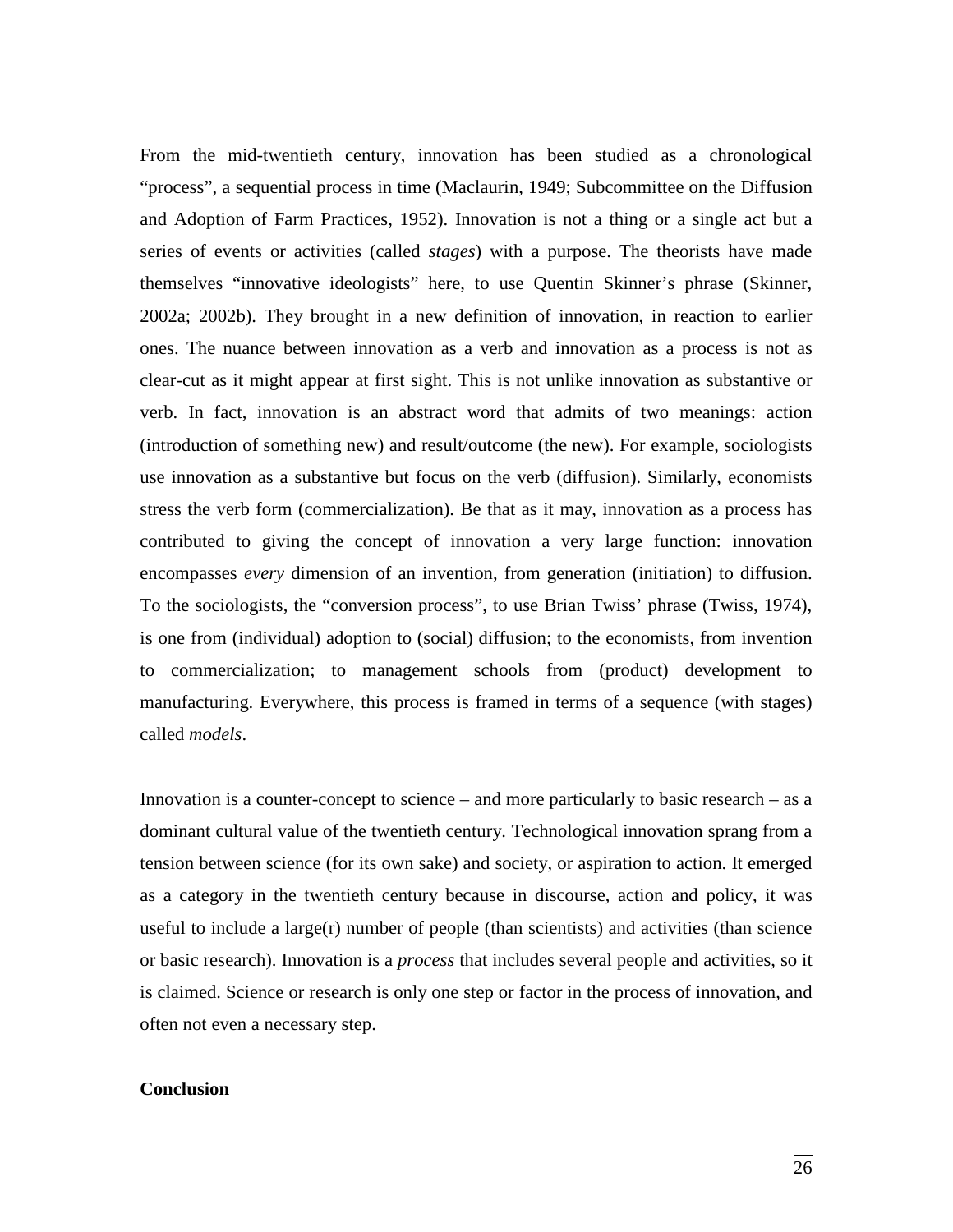There is a complete lack of historical work on the concept of innovation in literature: hence the current myths on the origin of the concept – unanimously attributed to Schumpeter; hence innovation as the object of a spontaneous and dominant representation – innovation as technological innovation; hence the absence of reflexivity – innovation is always good.

As the nineteenth century ended, the word innovation had accumulated four characteristics that made of it a powerful (and pejorative) term. From the Greeks, the representation of innovation had retained its subversive (revolutionary) character. The Reformation added a heretic dimension (individual liberty), and the Renaissance a violent overtone. Together, these characteristics led to a fourth one: innovation is conspiracy (designs, schemes, plots). Yet in spite of these connotations that made a word (innovation) part of the vocabulary and discourses, innovation seems to have escaped the attention of intellectual or conceptual historians. Many concepts of change (crisis, revolution, progress, modernity) have been studied in literature, but innovation has not. Is innovation only a word – a mere word – in the vocabulary of adherents to the *status quo* – Churches, Kings and their supporters – and devoid of sociological meaning?

In a certain sense, it is. Before the twentieth century, no theory of innovation existed. Innovation was a concept of limited theoretical content, a linguistic weapon used against one's enemy. In another sense, innovation is not devoid of sociological meaning. The opponents of innovation in the seventeenth and eighteenth centuries provided the first image of innovation and innovators, one that lasted for centuries. What constitutes innovation and who is an innovator were defined by the enemies of innovation and innovators. It is against this pejorative image or representation that innovators had to struggle in the nineteenth century when they started making use of the concept in a positive sense. This story is not very different from that of the Enlightenment and its enemies – the *anti-philosophes* – as Darrin McMahon has documented. "Anxiety arose first and foremost from [religion]. Other concerns – civil, political, and economic –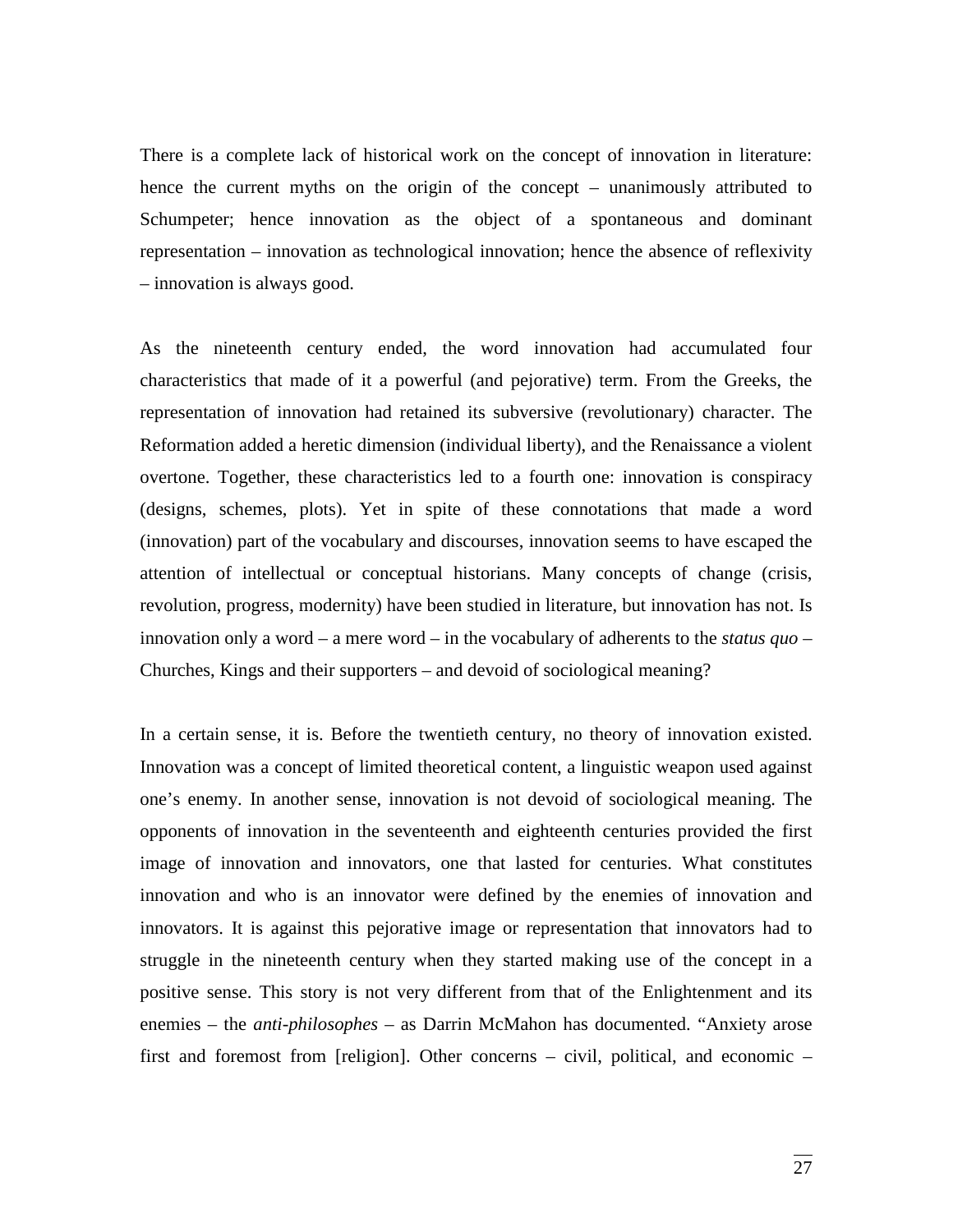flowed from this basic preoccupation" (McMahon, 2001: 197). The case of innovation is one more instance of the influence of religion on modern secular thought.

The history of the concept of innovation is not different to that of many other concepts, like curiosity – "attributing curiosity to someone often involved strong evaluation, whether celebration or denigration, but rarely indifference" (Kenny, 1998; 2004: 12) – creativity – "potentially achievable by anyone" (Weiner, 2000: 9) –, imagination – "an ideal to believe" (Engell, 1981: viii) –, originality (Mortier, 1982) and, in the world of action, revolution – the two words changed to the positive at the same time (Reichardt, 1997). In his study on the idea of happiness in the eighteenth century, Robert Mauzi suggests that some ideas belong "à la fois à la réflexion, à l'expérience et au rêve [at the same time to thought, to experience and to dreams]" (Mauzi, 1979: 9). Before the twentieth century, the idea of innovation belonged to experience, but very rarely to thoughts and dreams. The innovator himself makes no use of the word. As Reinhart Koselleck puts it on deeds, for centuries it was not innovation itself that shocked humanity but the word describing it (Koselleck, 1972). The novelty (the 'innovation') of the twentieth century is to enrich the idea of innovation with thought, dreams and imagination. Innovation takes on a positive meaning that had been missing until then, and becomes an obsession. "Il arrive que la nouveauté comme telle, à certaines heures de l'évolution sociale, devienne à son tour une valeur en soi" [At certain stages in social evolution, innovation becomes, in turn, its own value] (Bouglé, 1922 : 113).

In another sense, the concept of innovation has its own story. Over the centuries, innovation had to compete with other concepts that play the same function and that, over time, got subsumed under that of innovation. Innovation is a synthetizing concept, like civilization is (Bowden, 2011: 30). Innovation is 'defined' by way of associations and analogies to existing concepts. Of these competing concepts four are fundamental. One is change. Intentional change (scheme, design and the like) gave planned change, a common definition and synonym of innovation over the twentieth century. Another concept is heresy, which gave innovation as intention or liberty, then *initiative* or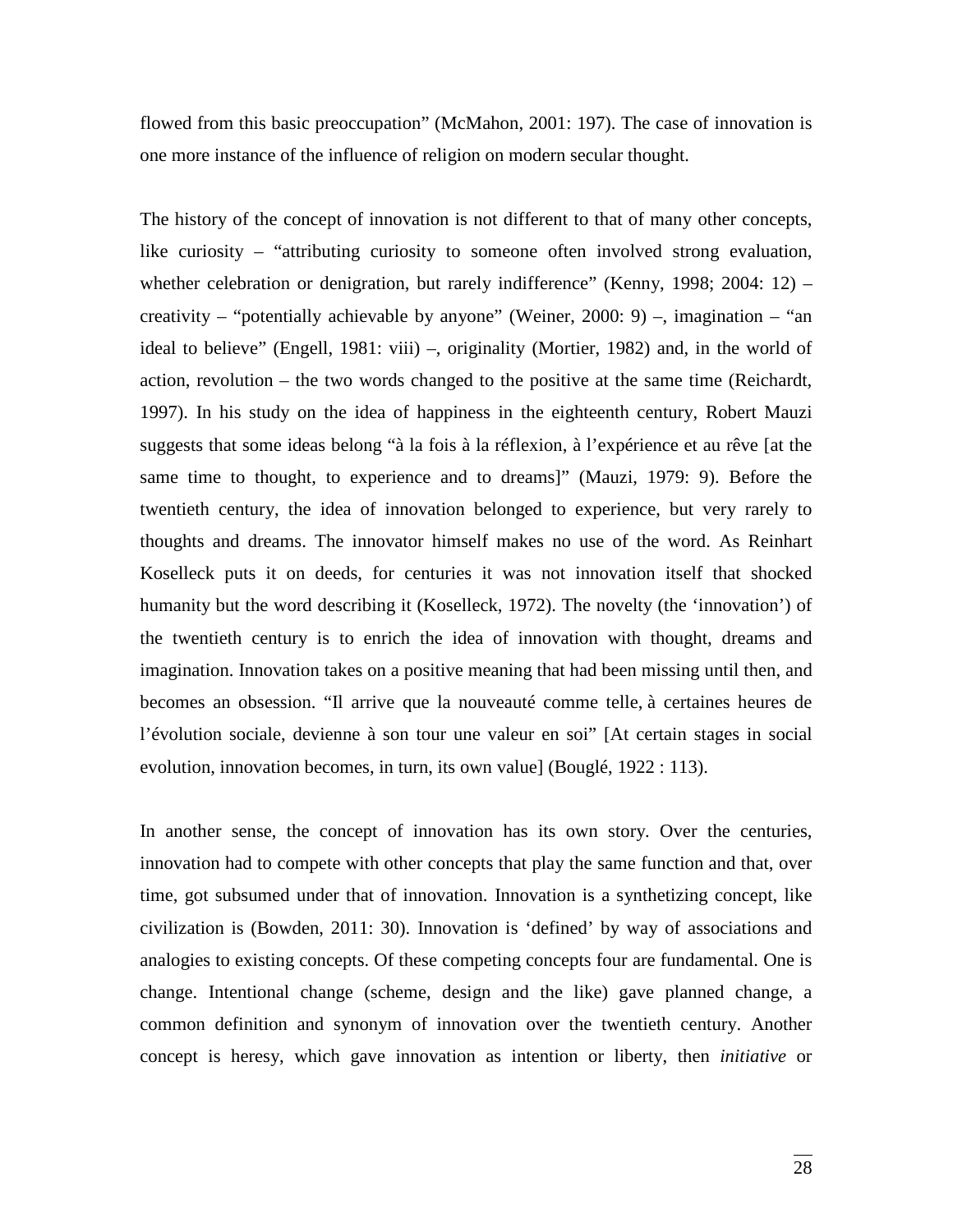*initiation*. A third concept is revolution which gave revolutionary or major innovation. <sup>[29](#page-28-0)</sup> A fourth is combination. Before innovation as creativity in the twentieth century, there has been *combination*. <sup>[30](#page-28-1)</sup> The concept comes from philosophy and the doctrine on the association of ideas in the eighteenth century (Godin, 2015a). Combination is that of ideas, things and exiting inventions into a new whole, precisely how innovation is defined in many theories today, although more as a slogan than a substantial concept, Barnett being the exception (Barnett, 1953).

The changing fortune of innovation over the centuries sheds light on the values of a time. In the seventeenth and eighteenth centuries, the uses of the concept were essentially polemical. It served as a linguistic weapon, attaching a pejorative label to the innovators. In contrast, from the nineteenth century onward, innovation started to refer to a central value of modern times: progress and utility. As a consequence, many people started appropriating the concept for their own ends. Yet, there is danger here that a word, as a "rallying-cry", may become "semantically null" (Lewis, 1960: 86). "Terms of abuse cease to be language" (Lewis, 1960: 328). As Pocock puts it on the word revolution: "the term [innovation] may soon cease to be current, emptied of all meaning by constant overuse" (Pocock, 1971: 3).

<span id="page-28-0"></span> $^{29}$  In one of the very few pages that 'historians' have devoted to the concept of innovation, Melvin Lasky suggests that innovation is a precursor term to revolution (Lasky, 1976: 311). I would say rather that innovation (as sudden and violent) simply has connotations of revolution.

<span id="page-28-1"></span><sup>30</sup> For example, Schumpeter's main concept in the first two editions of *The Economic Theory of Development* (1911 and 1926) is combination – not innovation – combination shifting its characteristics to innovation in the 1934 edition. Schumpeter makes no use of innovation in the German edition of 1911. In the 1926 edition, innovation appears regularly, but as a secondary idea to that of combination. Innovation is never defined explicitly. It is novelty of any kind and is used interchangeably in the sense of a "new task", "doing something differently" or simply "something new" and, in one place, "the function of entrepreneurs" (Schumpeter, 1934: 89). Overall, combination rather than innovation is the term used to talk about innovation. It is combination that is explicitly defined (as innovation): combination is "directed towards something different and signifies doing something differently from other conduct" or "innovation". It presupposes a specific kind of "aptitudes" (p. 81, footnote). This "carrying out of new combinations" is composed of five cases: new good, new method, opening of new market, conquest of a new source of supply, and new organization (Schumpeter, 1934: 66). See also Vilfredo Pareto's instinct of combination (Pareto, 1917).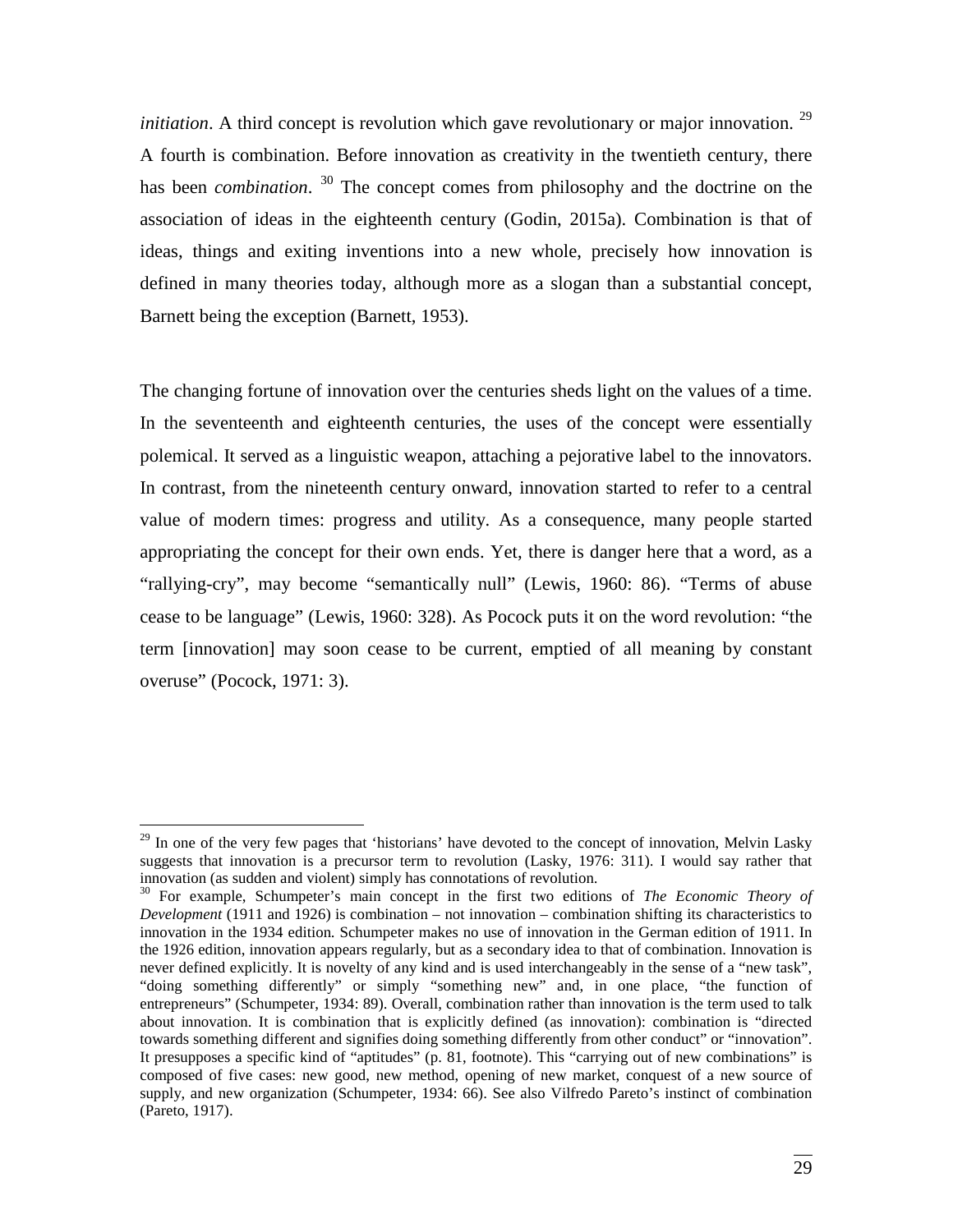#### **References**

- Alembert, Jean le Rond d' (1786), *Histoire des membres de l'Académie française, morts depuis 1700 jusqu'en 1771, pour servir de suite aux éloges imprimés & lus dans les Séances publiques de cette Compagnie*, tome 3, Amsterdam: Moutard.
- Alter, Norbert (2000), *L'innovation ordinaire*, Paris: PUF.
- Angour, Armand d' (2011), *The Greeks and the New: Novelty in Ancient Greek Imagination and Experience*, Cambridge: Cambridge University Press.
- Anonymous (1548), *A copie of a letter sent to preachers*, London: Richard Grafton, printer of his mooste royall Majestie.
- Anonymous (W.W.) (1681), *Antidotum Britannicum: or, a counter-pest against the Destructive Principles of Plato Redivivus ..., against ALL INNOVATORS*, London: Richard Sare.
- Anonymous (Comte de M\*\*\*) (1789), *L'innovation utile, ou la nécessité de détruire les Parlements: Plan proposé au Roi*, La Gazette infernale, Paris.
- Argyris, Chris (1965), *Organization and Innovation*, Homewood (Ill.): Irwin.
- Barnett, Homer G. (1953), *Innovation: the Basis of Cultural Change*, New York: McGraw Hill.
- Barnett, Homer G. (1961), The Innovative Process, in *Alfred L. Kroeber: A Memorial*, The Kroeber Anthropological Society Papers, 25: 25-42.
- Bentham, Jeremy (1824), *The Book of Fallacies: from Unfinished Papers of Jeremy Bentham*, London: John and H. L. Hunt.
- Blanc, Louis (1847), *Histoire de la Révolution fr*ançaise, Paris : Librairie internationale, Lacroix et Cie, 1878.
- Bossuet, Jacques Bénigne (1751), *Opuscules de M. Bossuet, évêque de Meaux*, tome 5, Paris: Le Mercier; Dessaint & Saillant; Jean-Th. Herissant; Durand; Le Prieur.
- Bouglé, Célestin (1922), *Leçons de sociologie sur l'évolution des moeurs*, Paris: Armand Colin.
- Bowden, Brett (2011), The Ideal of Civilization: Its Origins and Socio-political Character, *Critical Review of International Science and Political Philosophy*, 7 (1):  $25 - 50.$
- Burke, Edmund (1790), *Reflections on the Revolution in France*, New York: Dover, 2006.
- Burke, Edmund (1796), A Letter to a Noble Lord, in Daniel E. Ritchie (ed.), *Burke, Edmund. Further Reflections on the Revolution in France*, Liberty Fund, Indianapolis (Indiana), 1991.
- Burns, Tom and George Macpherson Stalker (1961), *The Management of Innovation*, London: Tavistock Publication.
- Burton, Henry (1636), *For God and the King*, Amsterdam: Theatrum Orbis Terrarum; Norwood (NJ): W. J. Johnson, 1976.
- Bush, Vannevar (1945), *Science: The Endless Frontier*, United States Government Printing Office, Washington.
- Candolle, Alphonse de (1873), *Histoire des sciences et des savants depuis deux siècles, d'après l'opinion des principales académies ou sociétés scientifiques*, Genève : II Georg.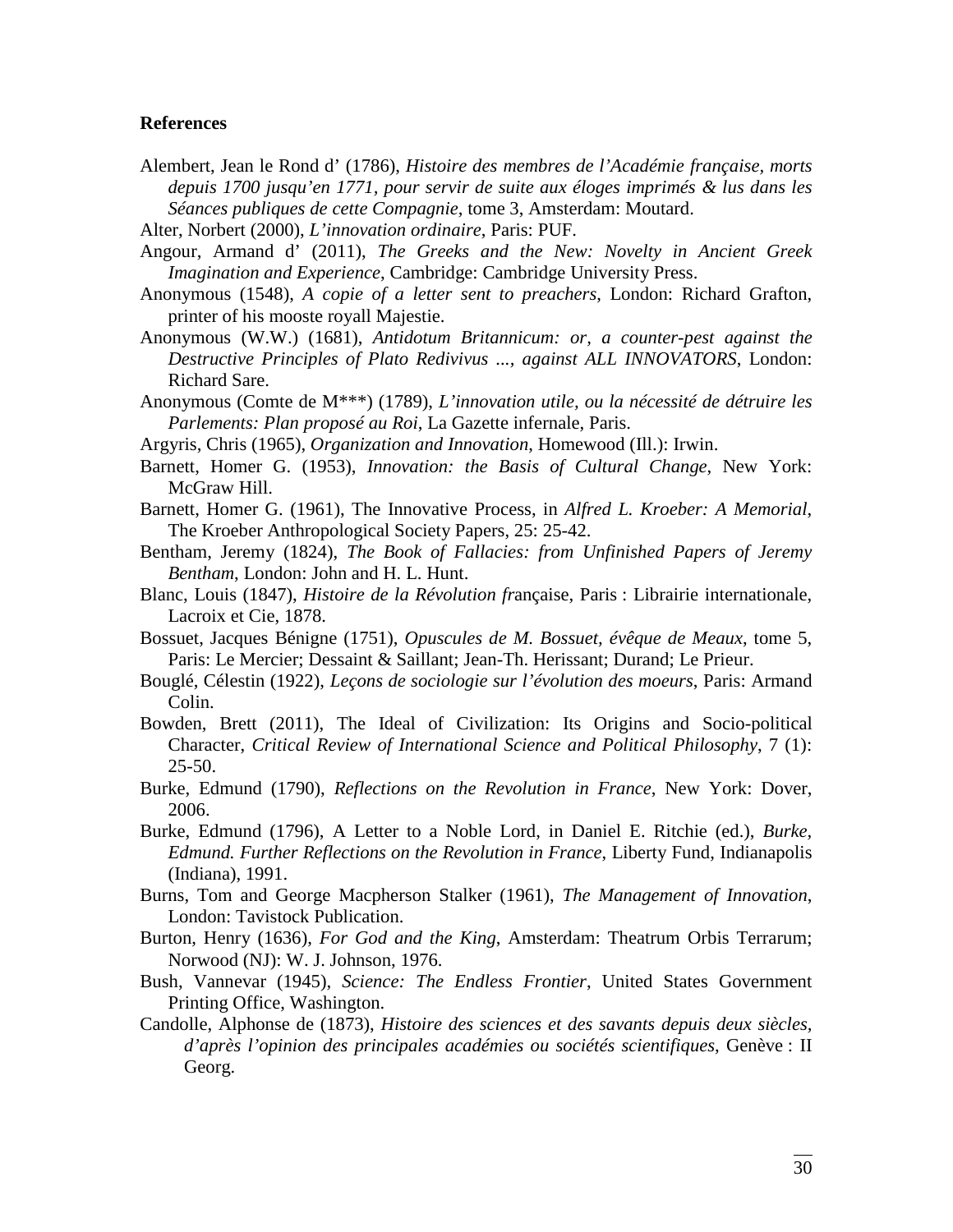- Carlson, Richard O. (1965), *Adoption of Educational Innovations*, Eugene: Center for Advanced Study of Educational Administration, University Of Oregon.
- Carter, Charles F., and Bruce R. Williams (1957), *Industry and Technical Progress: Factors Governing the Speed of Application of Science*, London: Oxford University Press.
- Carter, Charles F. and Bruce R. Williams (1958), *Investment in Innovation*, London: Oxford University Press.
- Charles (1648; published posthumous), *Eikón basiliké the povrtraicture of His sacred Maiestie in his solitudes and svfferings*, London: s.n.
- Church of England (1549), *The booke of common prayer and administracion of the Sacramentes, and other rites of the Churche: after the use of the Churche of England*, London: in officinal Edouardi Whitchurche [and Nicolas Hill] Cum privilegio ad imprimendum solum.
- Church of England (1641), *A copie of the proceedings of some worthy and learned divines, appointed by the Lords to meet at the Bishop of Lincolnes in Westminster touching innovations in the doctrine and discipline of the Church of England. Together with considerations upon the Common prayer book*, London: no editor.
- Church of Scotland (1707), *Act of the Commission of the General Assembly, Against Innovations in the Worship of God*, Edinburgh: no editor.
- Cloutier, Julie (2003), *Qu'est-ce que l'innovation sociale?*, Montreal, UQAM: Crises.
- Comte, Auguste (1839), *Cours de philosophie positive*, tome quatrième, Paris: Bachelier.
- Coleman, James S., Elihu Katz and Herbert Menzel (1966), *Medical Innovation: A Diffusion Study*, Indianapolis: Bobbs-Merrill.
- Considérant, Victor (1834), *Destinée sociale*, Volume I, Paris: Librairies du Palais-Royal.
- Delepierre, Octave (1836), *Aperçu historique et raisonné des découvertes, inventions, innovations et perfectionnements, en Belgique, dans les sciences, les arts, l'industrie, etc. depuis les Romains*, Bruges: Félix de Pachtere.
- Dubeuf, Jean-Marie (1866), *Revue rétrospective des principaux faits, innovations et événements acquis à l'histoire depuis le règne de Napoléon III*, Caen: Emile Alliot et Co.
- Encyclopedia Britannica (1888), *Communism*, T. S. Baynes (ed.), volume 6, Third edition, New York: Henry G. Allen: 211-19.
- Engell, James (1981), *The Creative Imagination: Enlightenment to Romanticism*, Cambridge (Mass.): Harvard University Press.
- England and Wales. Sovereign (Edward VI) (1548), *A proclamation against those that doeth innouate, alter or leaue doune any rite or ceremonie in the Church, of their priuate aucthoritie: and against them which preacheth without licence, set furth the .vj. daie of Februarij, in the seconde yere of the Kynges Maiesties most gracious reigne*, Excusum Londini: In aedibus Richardi Graftoni regij impressoris. Cum priuilegio ad imprimendum solum.
- England and Wales. Sovereign (Charles I) (1626), *By the King. A proclamation for the establishing of the peace and quiet of the Church of England*, Imprinted at London: Bonham Norton and Iohn Bill, printers to the Kings most excellent Maiestie.
- England and Wales. Sovereign (Charles I) (1628), *His Maiesties dclaration [sic] to all his louing subiects, of the causes which moued him to dissolue the last Parliament*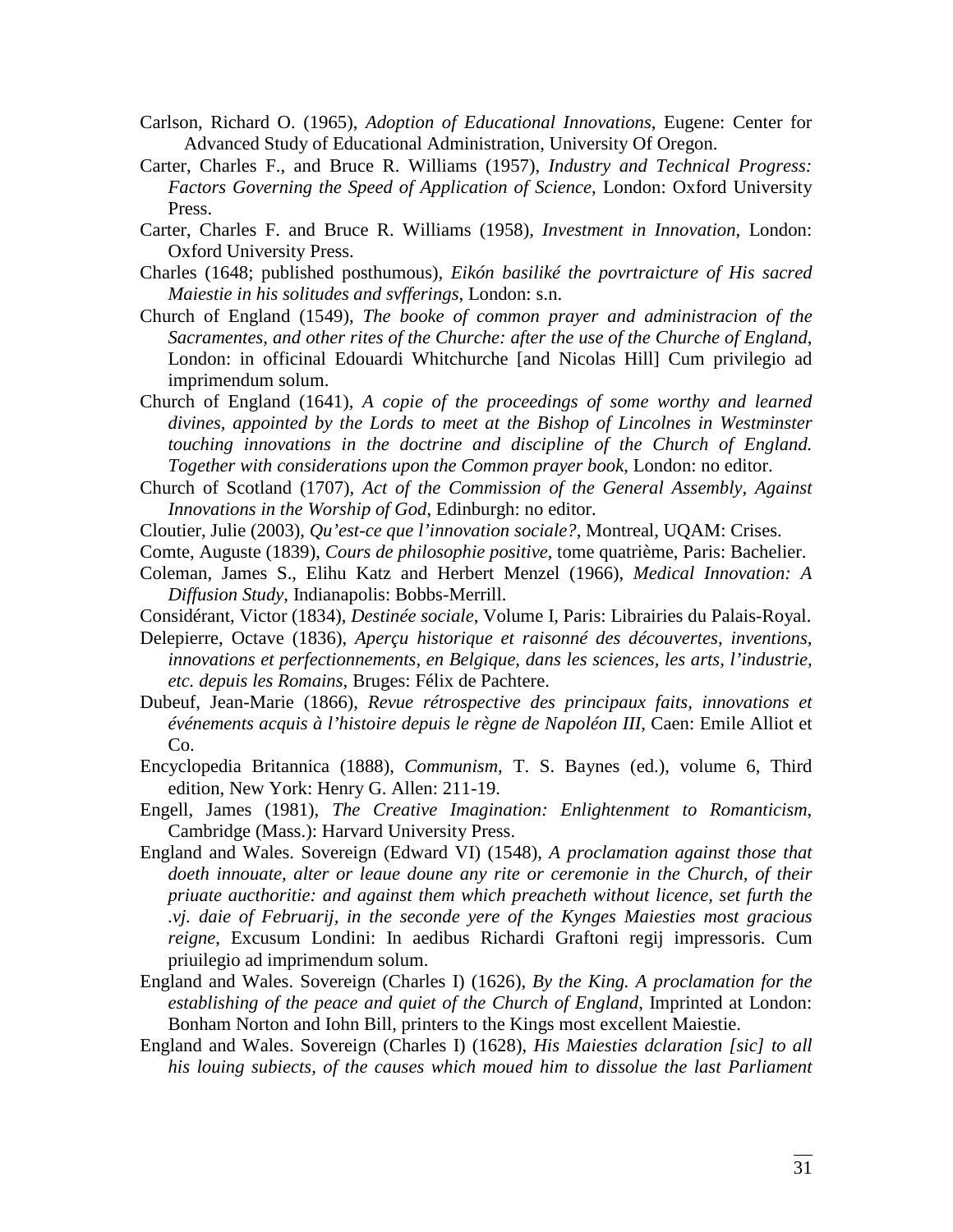*published by His Maiesties speciall command*, Imprinted at London: Bonham Norton and Iohn Bill, printers to the Kings most excellent Maiestie.

- England and Wales. Sovereign (Charles I) (1641), *The King's Proclamation on Religion*, in S. R. Gardiner (ed.), *The Constitutional Documents of the Puritan Revolution, 1625-1660*, Oxford: Clarendon Press, 1906.
- England and Wales. Sovereign (Elizabeth I) (1602), *By the Queene a proclamation for proceeding against Iesuites and secular priests, their receiuers, relieuers, and maintainers*, London: Robert Barker.
- Freeden, Michael (1996), *Ideologies and Political Theory: A Conceptual Approach*, Oxford: Clarendon Press.
- Freeman, Chris (1974), *The Economics of Industrial Innovation*, Harmondsworth: Penguin Books.
- Gobineau, Arthur, comte de (1853), *Essai sur l'inégalité des races*, Paris: Pierre Belfond [1967].
- Goddard, Thomas (1684), *Plato's Demon: or, the State-Physician Unmaskt; Being a Discourse in Answer to a Book call'd Plato Redivivus*, London, H. Hill.
- Godin, Benoît (2006), [The Linear Model of Innovation: The Historical Construction of an](http://www.csiic.ca/PDF/Godin_30.pdf)  [Analytical Framework,](http://www.csiic.ca/PDF/Godin_30.pdf) *Science, Technology, and Human Values*, 31 (6): 639-67.
- Godin, Benoît (2008), [In the Shadow of Schumpeter: W. Rupert Maclaurin and the Study](http://www.csiic.ca/PDF/IntellectualNo2.pdf)  [of Technological Innovation,](http://www.csiic.ca/PDF/IntellectualNo2.pdf) *Minerva* 46 (3): 343-360.
- Godin, Benoît (2012), "Innovation Studies": The Invention of a Specialty, *Minerva*, 50 (4): 397-421.
- Godin, Benoît (2014a), *[Innovation and Science: When Science Had Nothing to Do with](http://www.csiic.ca/PDF/WorkingPaper16.pdf)  [Innovation, and Vice-Versa](http://www.csiic.ca/PDF/WorkingPaper16.pdf)*, Project on the Intellectual History of Innovation, Working Paper no. 16, Montreal: INRS.
- Godin, Benoît (2014b), "Innovation Studies": Staking the Claim for a New Disciplinary "Tribe", *Minerva*, 52 (4): 489-495.
- Godin, Benoît (2015a), Innovation and Creativity: A Slogan, Nothing but a Slogan, in Cristiano Antonelli and Albert N. Link (eds.), *Routledge Handbook of the Economics of Knowledge*: **XX-XX**.
- Godin, Benoît (2015b), *Innovation Contested: The Idea of Innovation Over the Centuries*, London: Routledge.
- Godin, Benoît (2016), Technological Innovation: On the Origin and Development of an Elusive Concept, *Technology and Culture*, Forthcoming.
- Heylin, Peter (1637), *A briefe and moderate answer, to the seditious and scandalous challenges of Henry Burton, late of Friday-Streete in the two sermons, by him preached on the fifth of November. 1636. and in the apologie prefixt before them*, London: Printed by Ric. Hodgkinsonne; and are to be sold by Daniel Frere, dwelling in little-Brittan, at the signe of the red-Bull.
- Hughes, Paul L., and James P. Larkin (1964), *Tudor Royal Proclamations*, volume I, New Haven-London: Yale University Press.
- Kenny, Neil (1998), *Curiosity in Early Modern Europe Word Histories*, Wisbaden: Harrassowitz Verlag.
- Kenny, Neil (2004), *The Uses of Curiosity in Early Modern France and Germany*, Oxford: Oxford University Press.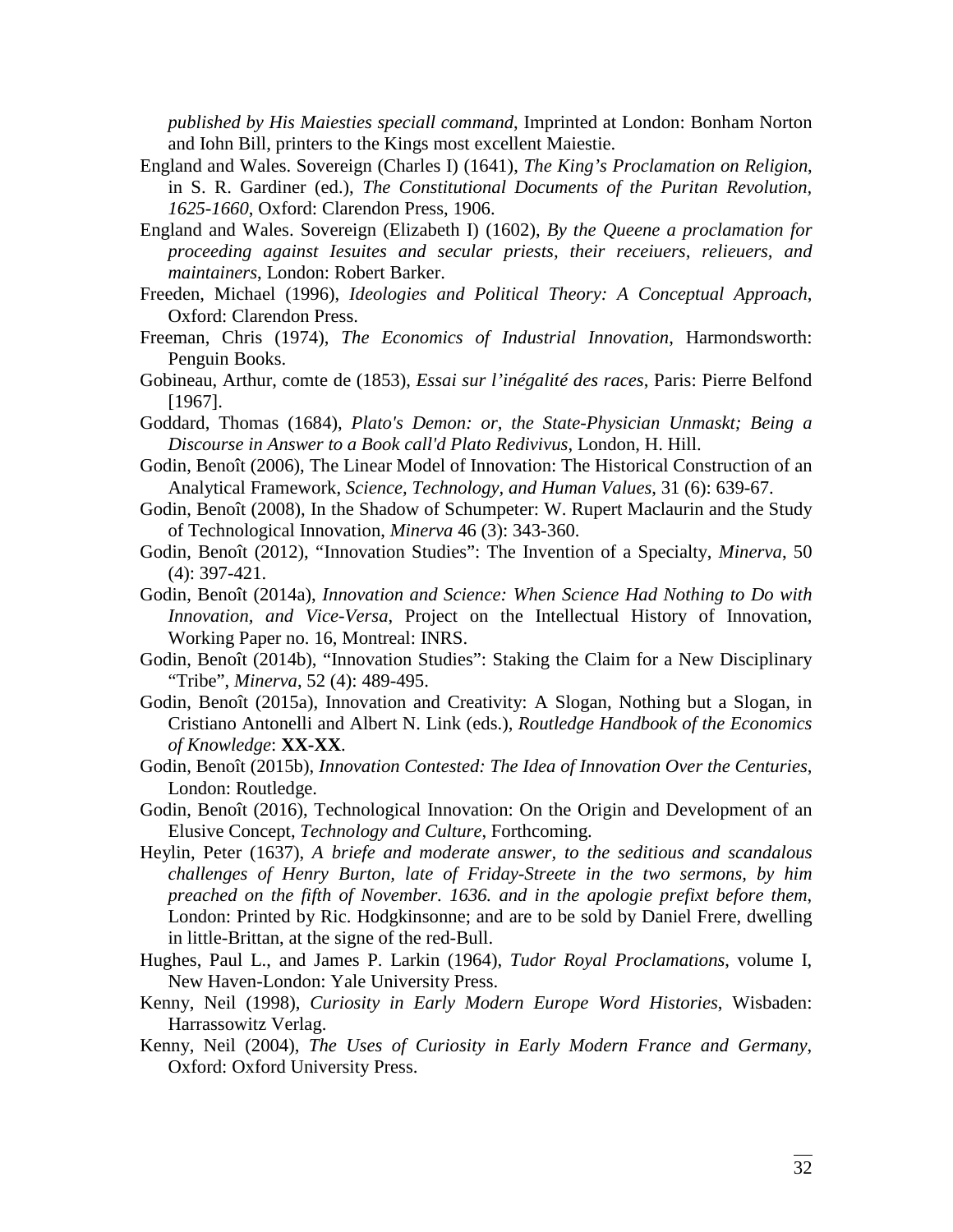- Koselleck, Reinhart (1972), Begriffsgeschichte and Social History, in R. Koselleck (ed.), *Futures Past: On the Semantics of Historical Time*, New York: Columbia University Press, 2004: 75-92.
- Koselleck, Reinhart (1975), The Historical-Political Semantics of Asymmetrical Counter Concepts, in R. Koselleck (ed.), *Futures Past: On the Semantics of Historical Time*, New York: Columbia University Press, 2004: 155-91.
- Koselleck, Reinhart (2004), *Futures Past: On the Semantics of Historical Time*, New York: Columbia University Press.
- Kuznets, Simon (1959), *Six Lectures on Economic Growth*, Glencoe (Ill.): Free Press.
- Ladner, Gerhart B. (1959), *The Idea of Reform: Its Impact on Christian Thought and Action in the Age of the Fathers*, Cambridge (Mass.): Harvard University Press.
- Langrish, John, Michael Gibbons, W. G. Evans and F. R. Jevons (1972), *Wealth from Knowledge: Studies of Innovation in Industry*, London: Macmillan.
- Lasky, Melvin S. (1976), *Utopia and Revolution*, Chicago: University of Chicago Press.
- Lewis, Clive Staples (1960), *Studies in Words*, Cambridge: Cambridge University Press, 1967.
- Littledale, Richard Frederick (1868), *Innovations: a Lecture Delivered in the Assembly Rooms, Liverpool, April 23rd, 1868*, Oxford: A. R. Mowbray; London: Simpkin, Marschall & Co.
- Littré, Émile (1873), *La science au point de vue philosophique*, Paris Didier et Cie.
- Lyons, John D. (2005), *Before Imagination: Embodied Thought from Montaigne to Rousseau*, Stanford: (CA): Stanford University Press.
- Maclaurin, William Rupert (1949), *Invention and Innovation in the Radio Industry*, New York: Macmillan.
- Mansfield, Edwin (1968), *Industrial Research and Technological Innovation: An Econometric Analysis*, New York: W.W. Norton.
- Mansfield, Edwin, John Rapoport, Jerome Schnee, Samuel Wagner and Michael Hamburger (1971), *Research and Innovation in the Modern Corporation*, New York: Norton.
- McMahon, Darrin M. (2001), *Enemies of the Enlightenment: The French Counter-Enlightenment and the Making of Modernity*, Oxford: Oxford University Press.
- Mauzi, Robert (1979), *L'idée de bonheur dans la littérature française au XVIIIe siècle*, Paris: Albin Michel.
- Miles, Matthew B. (ed.) (1964), *Innovation in Education*, New York: Columbia University Press.
- Milton, Anthony (1995), *Catholic and Reformed: The Roman and Protestant Churches in English Protestant Thought, 1600-1640*, Cambridge: Cambridge University Press.
- Montlosier, François Dominique de Reynaud de (1814), *De la monarchie française, depuis son établissement jusqu'à nos jours; ou recherches sur les anciennes institutions françaises, leur progrès, leur décadence, et sur les causes qui ont amené la révolution et ses diverses phases jusqu'à la déclaration d'empire; avec un supplément sur le gouvernement de Buonaparte, depuis ses comencemens jusqu'à sa chute; et sur le retour de la maison de Bourbon*, Three volumes, Paris: H. Nicolle/A. Édron/Gide fils.
- Mortier, Roland (1982), *L'originalité: une nouvelle catégorie esthétique au siècle des lumières*, Genève: Droz.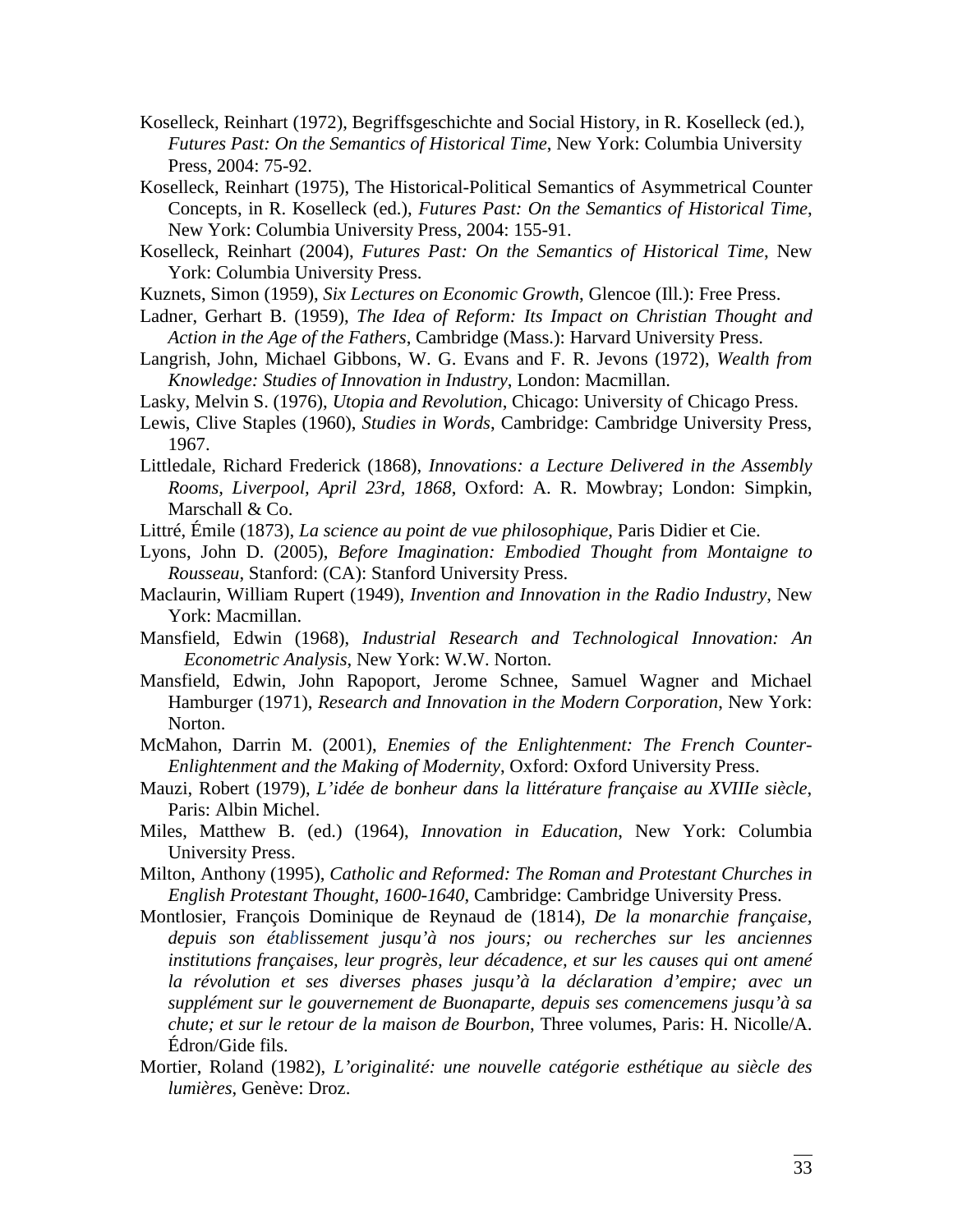- Morton, Jack A. (1968), "The Innovation of Innovation", *IEEE Transactions on Engineering Management*, EM-15 (2): 57-65.
- Morton, Jack A. (1971), *Organizing for Innovation: A Systems Approach to Technical Management*, New York: McGraw Hill.
- Myers, Sumner and Donald G. Marquis (1969), *Successful Industrial Innovations: A Study of Factors Underlying Innovation in Selected Firms*, NSF 69-17, Washington: National Science Foundation.
- Nelson, Richard R. and Sidney G. Winter (1977), In Search of a Useful Theory of Innovation, *Research Policy*, 6: 36-76.
- Neville, Henry (1681), *Plato redivivus, or, A dialogue concerning government wherein, by observations drawn from other kingdoms and states both ancient and modern, an endeavour is used to discover the present politick distemper of our own, with the causes and remedies* ... , Second edition, London: Printed for S.I. and sold by R. Dew.
- Norval, Aletta J. (2000), The Things We Do with Words: Contemporary Approaches to the Analysis of Ideology, *British Journal of Political Science*, 30: 313-46.
- OECD (1966), *Government and Technical Innovation*, Paris: OECD.
- OECD (1969), *The Management of Innovation in Education*, Center for Educatioonal Research and Innovation (CERI), Paris: OECD.
- OECD (1970), *Gaps in Technology: Comparisons between Countries in Education, R&D, Technological Innovation, International Economic Exchanges*, Paris: OECD.
- OECD (1971), *The Conditions for Success in Technological Innovation*, Keith Pavitt and C. Wald, Paris: OECD.
- Pareto, Vilfredo (1917), *Traité de sociologie générale*, Paris-Genève: Droz, 1968.
- Patterson, John (1850), *Innovation Entitled to a Full and Candid Hearing*, New York: Fowlers and Wells.
- Pavitt, Keith (1963), Research, Innovation and Economic Growth, *Nature*, 200 (4903), 19 October: 206-10.
- Pavitt, Keith, and W. Walker (1976), Government Policies towards Industrial Innovation: A Review, *Research Policy*, 5: 11-97.
- Peters, Edward (1980) (ed.), *Heresy and Authority in Medieval Europe*, Philadelphia: University of Pennsylvania Press.
- Pigott, Charles (1792), *The Jockey Club or a Sketch of the Manners of the Age*, London: M. D. Symons, Paternoster-Row.
- Pocock, John G. A. (1971), Languages and Their Implications: The Transformation of the Study of Political Thought, in *Politics, Languages and Time: Essays on Political Thoughts and History*, Chicago, University of Chicago Press (1989): 3-41.
- Pocock, John G. A. (1975), *The Machiavellian Moment: Florentine Political Thought and the Atlantic Republican Tradition*, Princeton: Princeton University Press.
- Pocock, John G. A. (1985), Introduction: The State of the Art, in J. G. A. Pocock (ed.), *Virtue, Commerce, and History*, Cambridge, Cambridge University Press: 1-34.
- Poyntz, Robert (1661), *A VINDICATION OF MONARCHY and the Government long established in the Church and Kingdom of England, Against The Pernitious Assertions and tumultuous Practices of the* Innovators *during the last Parliament in the REIGN of CHARLES the I*, London: Roger Norton.
- Preus, James S. (1972), Theological Legitimation for Innovation in the Middle Ages, *Viator*, 3 (3): 1-26.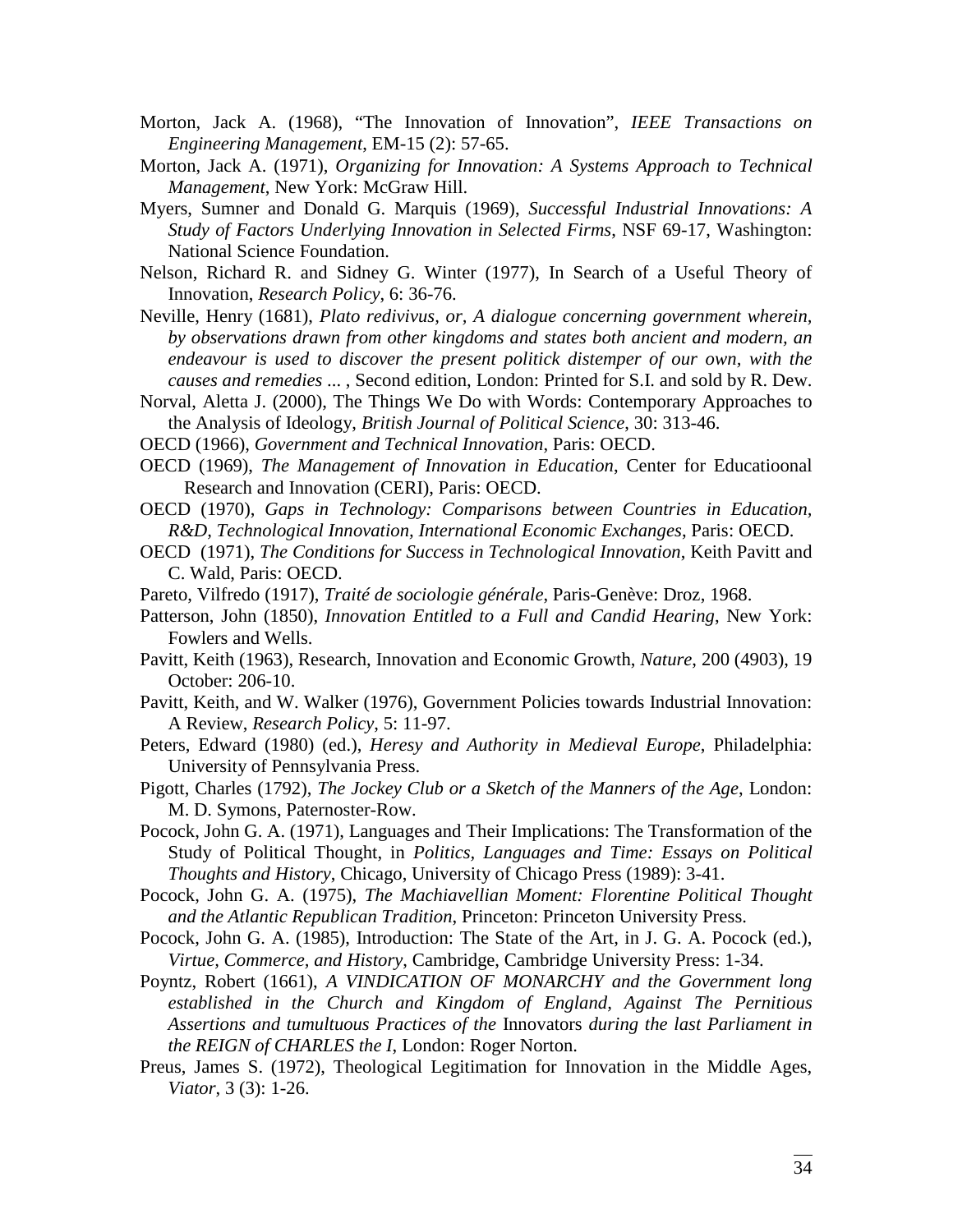Quinet, Edgar (1865), *La Révolution*, Paris: Félix Alcan, 1891.

- Reichardt, Rolf (1997), Révolution, in M. Delon (ed.), *Dictionnaire européen des Lumières*, Paris: Presses universitaires de France: 939-43.
- Reid, Thomas (1796), On the Danger of Political Innovation, in T. Reid (ed.), *Sketch of the Character of the Late Thomas Reid*, Glasgow: J. McNayr & Co.
- Rogers, Everett M. (1962), *The Diffusion of Innovation*, New York: Free Press.
- Rogers, Everett M. (1983), *Diffusion of Innovation*, third edition, New York: The Free Press.
- Rosenvallon, Pierre (2003), *Pour une histoire conceptuelle du politique*, Paris: Seuil.
- Saint-Simon, Louis de Rouvroy, duc de (1713), *Mémoires*, tome 11, Paris: Hachette [1872].
- Sargant, William L. (1858), *Social Innovators and Their Schemes*, London: Smith, Elder and Co.
- Schochet, Gordon J. (1993), Why Should History Matter? Political Theory and the History of Discourse, in J. G. A. Pocock (ed.), *The Varieties of British Political Thought, 1500-1800*, Cambridge: Cambridge University Press: 321-57.
- Schumpeter, J. A. (1934), *The Theory of Economic Development: An Inquiry into Profits, Capital, Credit, Interest, and the Business Cycle*, Cambridge: Harvard University Press.
- Schumpeter, Joseph A. (1939), *Business Cycles: A Theoretical, Historical, and Statistical Analysis of the Capitalist Process*, Volume 1, New York: McGraw Hill.
- Sharpe, Kevin M. (2000), *Reading Revolutions: The Politics of Reading in Early Modern England*, New Haven and London: Yale University Press.
- Skinner, Quentin (1969), Meaning and Understanding in the History of Ideas, *History and Theory*, 9 (1): 3-53.
- Skinner, Quentin (2002a), Classical Liberty, Renaissance Translation and the English Civil War, in Q. Skinner (ed.), *Visions of Politics*, Volume 2, Cambridge: Cambridge University Press: 308-43.
- Skinner, Quentin (2002b), Moral Principles and Social Change, in Q. Skinner (ed.), *Visions of Politics: Regarding Method*, Volume 1, Cambridge, Cambridge University Press: 145-57.
- SPRU (1972), *Success and Failure in Industrial Innovation: A Summary of Project SAPPHO*, London: Centre for the Study of Industrial Innovation.
- Staudenmaier, John M. (1985), *Technology's Storytellers: Reweaving the Human Fabric*, Cambridge (Mass.): MIT Press.
- Stern, Bernhard J. (1937), Resistance to the Adoption of Technological Innovations, in US National Resources Committee, *Technological Trends and National Policy*, Subcommittee on Technology, Washington: USGPO: 39-66.
- Subcommittee on the Diffusion and Adoption of Farm Practices (1952), *Sociological Research on the Diffusion and Adoption of New Farm Practices: A Review of Previous Research and a Statement of Hypotheses and Needed Research*, a report from the Rural Sociological Society, Lexington (Kentuky): Kentuky Agricultural Experimental Station and Department of Rural Sociology, University of Kentuky.
- Tarde, Gabriel (1890), *Les lois de l'imitation*, Paris: Seuil, 2001.